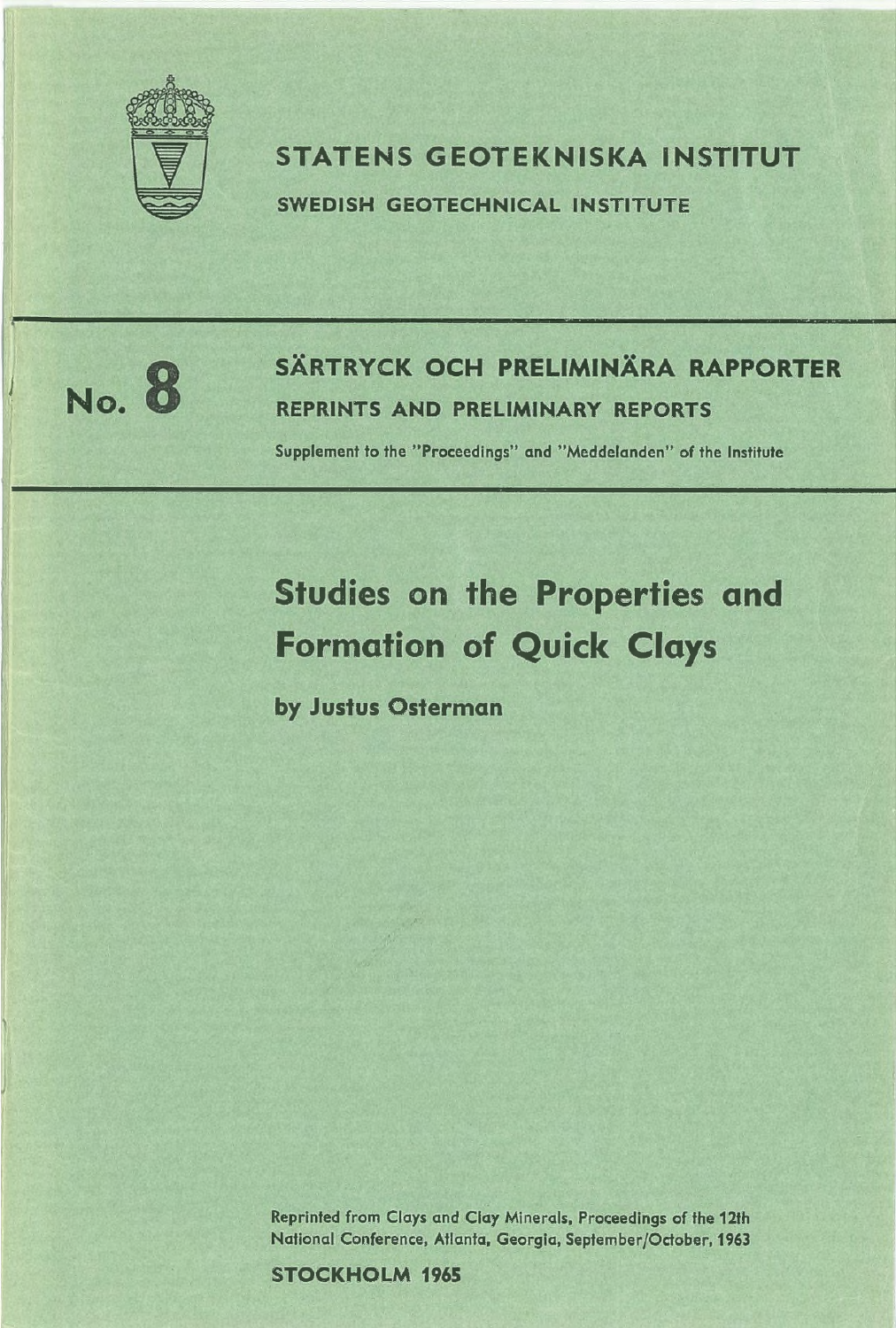## *Reprillted from*  CLAYS AND CLAY MINERALS *Proceedings ofthe 11th National Co11fere11ce, Atlanta, Georgia, September/October,* 1963 PERGAMON PRESS

 OXFORD . LONDON . EDINBURGH . NEW YORK . PARIS . FRANKFURT 1964

## STUDIES ON THE PROPERTIES AND FORMATION OF QUICK CLAYS

#### by

#### JUSTUS OSTERMAN

#### Swedish Geotechnical Institute, Stockholm

#### ABSTRACT

In a natural clay, the occurrence of a high sensitivity, i.e. a high quotient between the shear strength of the undisturbed and remolded soils respectively, under undrained conditions, is connected to thixotropic effects and to "quickness".

The general composition of the soils in which quick clay occurs is described, and mention is made of the occurrence of non-argillaceous rock fragments in a matrix of clay particles. Illite is the main day mineral. Quickness occurs both in salt-leached, marine deposited clays and in clays deposited in fresh water. The pore water of these clays is low in electrolytes and undecomposed organic material. It is found that quick clays often occur near peat and similar humic deposits. Also briefly discussed is the internal stress distribution in natural clays under various consolidation conditions, the structure of quick clays and their conditions of formation. The consistency of clays is considered, as is the stability and coagulation conditions of suspensions, This is followed by a commentary on physico-chemical effects contributing to the formation of quick clays under natural conditions, and a discussion of the salt-leaching theory and the theory on the effect of peptizing agents.

In the discussion, the author draws parallels between the coagulation and the thixotropic phenomena, and between the stability and dispersion of suspensions and the quickness.

#### INTRODUCTION

DISTURBANCE of a natural clay will change its strength. The quotient between the shear strength of undisturbed clay, as determined by tests performed under undrained conditions, and that of completely remolded clay is known as *sensitivity*. There are two main reasons for the occurrence of a high sensitivity, namely a reversible effect, *thixotropy,* and an irreversible condition, known as *quiclmess.* 

A *quich clay* is defined as a clay that when undisturbed has a certain shear strength and can be regarded as a solid body, but which when remolded can be regarded as a liquid. In practice, a clay is called "quick" when its sensitivity exceeds a certain number, usually 30-50, depending on the method used for the determination of the shear strength.

When a clay is remolded, the position of the particles and the balance of the interparticle stresses is disturbed. Remolding brings about an

87

C&C M7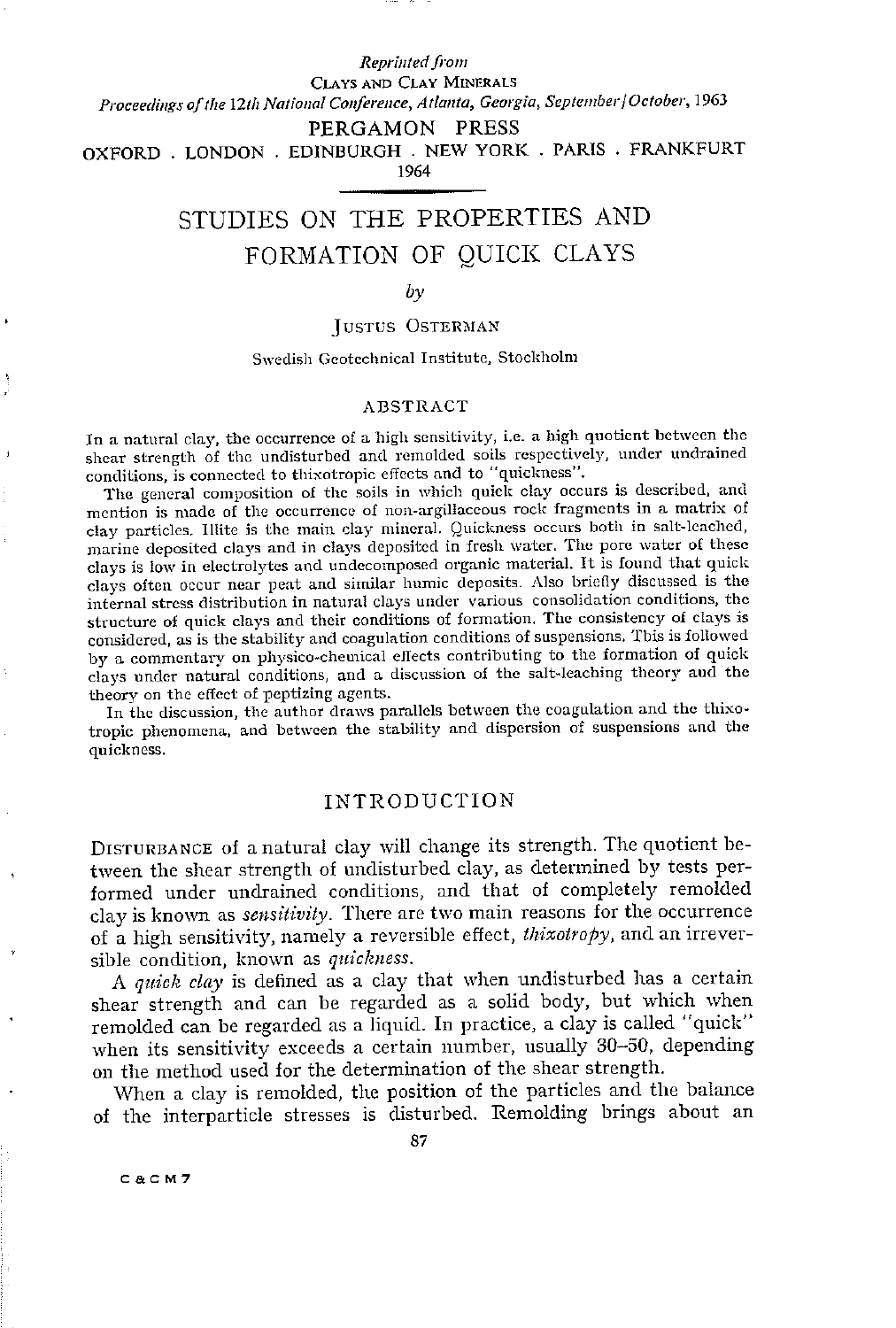increased degree of parallel orientation of particles (texture) and consequently, as a rule, a decrease in shearing resistance.

In a thixotropic system, the particles and the water-at rest after remolding-become reorientated in a new state of equilibrium. During this process, the changed stresses in the solid phase must attain new values, which give rise to stresses in the liquid phase which appear in the form of suctions. This indicates a regain in strength, thixotropy, dependent on the orientation of the particles and the water. This regrouping is a timeconsuming process, which the author regards as a coagulation process. It could be said that the greater the cohesion in the clay, in a certain range of water content, the greater, usually, is the strength regain.

In a quick clay, which can be regarded as a solid in dispersion, a reversible change of the shear strength can occur by changing the water content. Such changes occur therefore in practice. Re-establishment of strength at constant water content accordingly requires special measures.

The contents of this article will be chiefly limited to investigations which in general have been carried out in Sweden, and in particular by the Swedish Gcotcchnical Institute (SGI), regarding the properties, including certain definitions, of quick clays and theories of their formation. The conclusions presented here may well be applicable to a large number of similar quick clay areas within Fennoscandia and other regions.

#### GENERAL COMPOSITION OF THE CLAYS

In the Swedish Quaternary clays under discussion, the coarser particles of rock fragments generally consist of quartz or feldspar. The finer particles consist mainly of hydrous mica, similar to illite, and of small quantities of the above-mentioned minerals. The illites in the Swedish soils may be of pre-glacial origin but may also consist of other transformed minerals. Tamm (1928) demonstrated that clays obtained by wet pulverization of quartz and feldspar are lacking in plastic properties whereas clays of mica origin show typical plasticity.

Studies on the mineral composition of the Swedish sedimentary clay soils have been performed by Wiklander (1950), Collini (1950) and Kerr (1963). These authors emphasized the predominance of illite. The occurrence of a certain amount of other minerals in the quick clays is mentioned by Kerr.

The composition of Finnish clays shows an apparent similarity to that of the Swedish clays, cf. Soveri (1957) and Keinonen (1963). In Norway, Rosenqvist (1949, 1960 and other publications) mentioned not only the predominance of illite but also the occurrence of chlorite. The Norwegian clays are generally coarser than the Swedish and Finnish clays.

Most of the clays found in the Swedish west coast areas are marine clays, deposited in salt water. Thus, the liquid phase of the clays contains varying amounts of salts, depending on the degree of leaching or diffusion. In the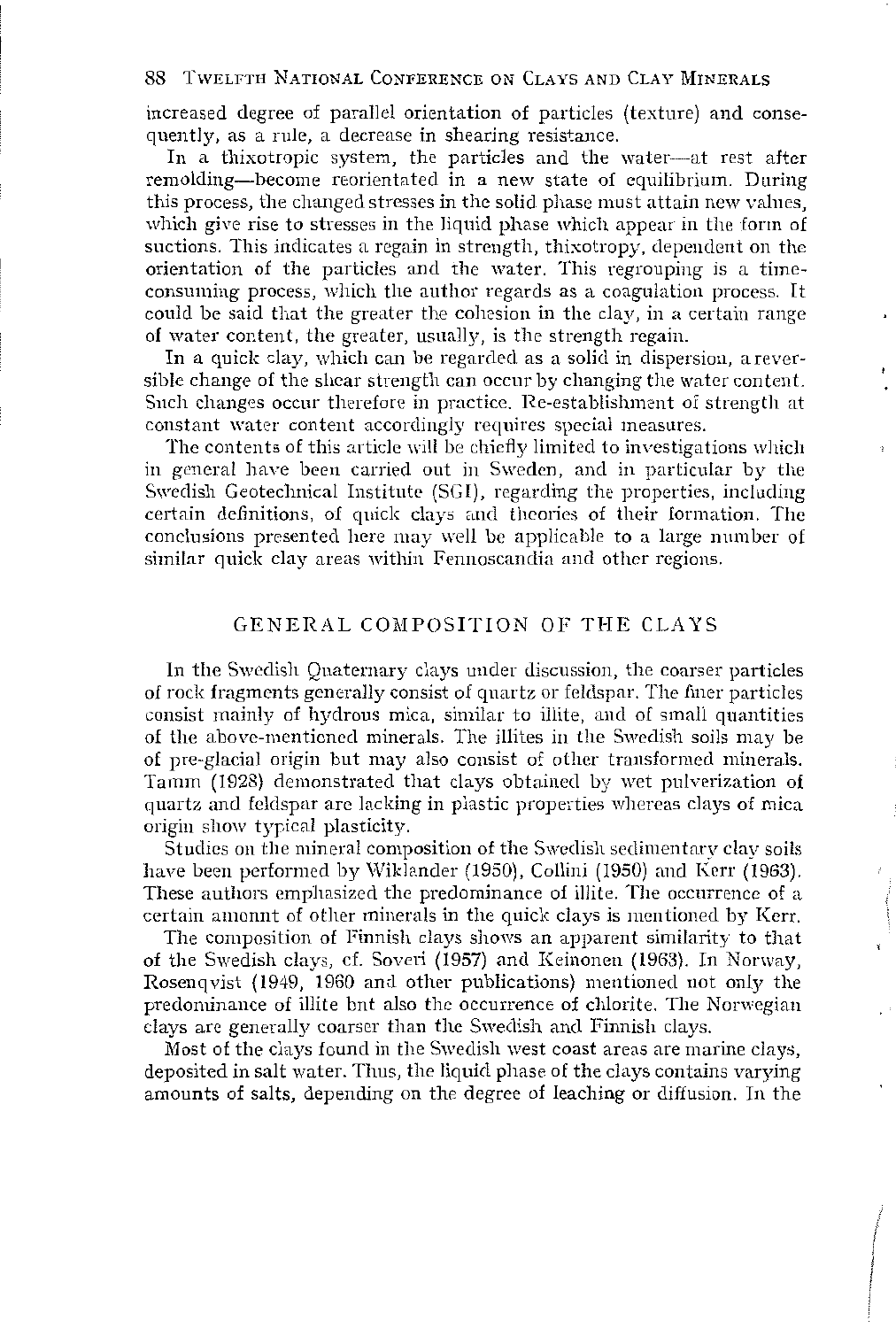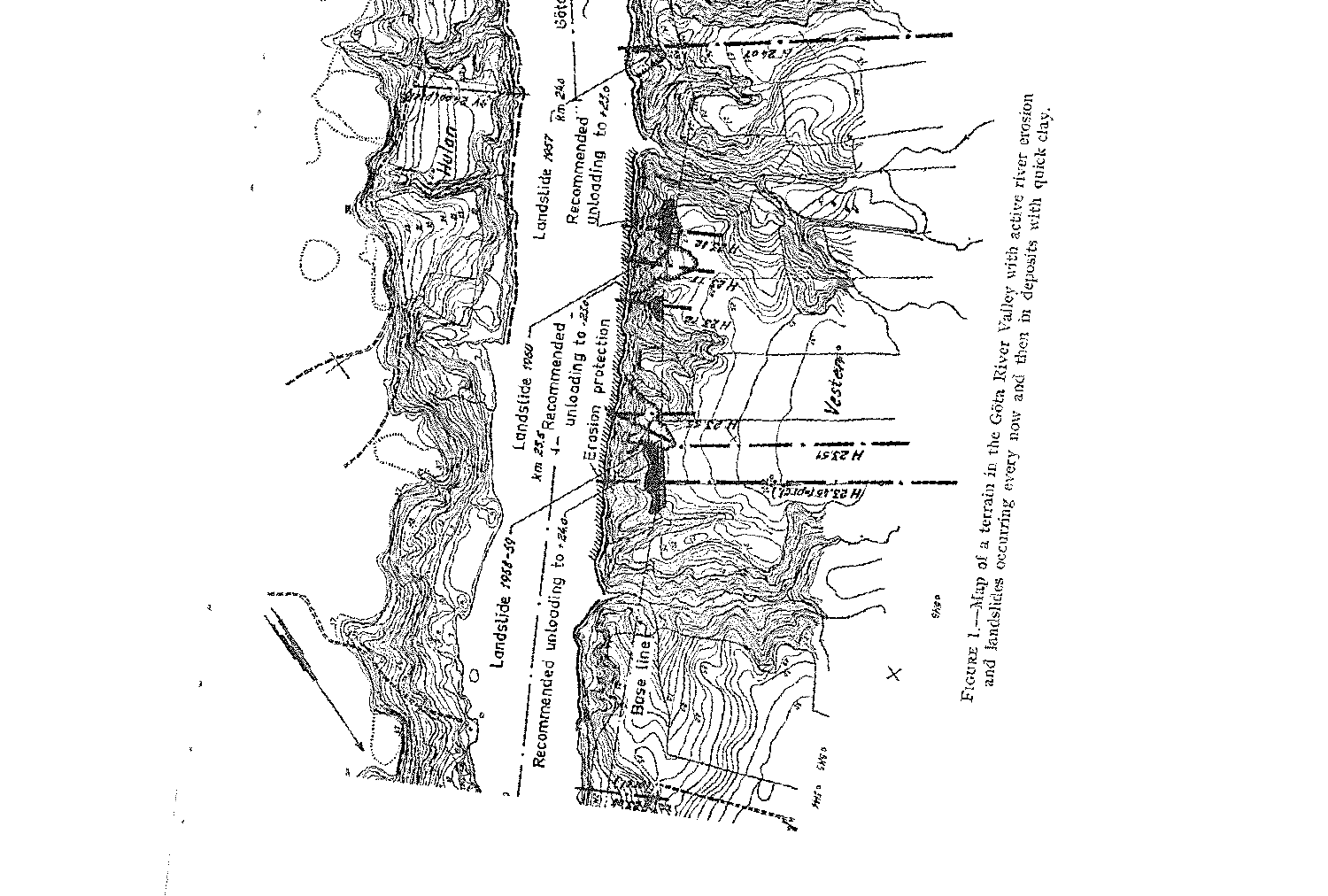Norwegian clays, which as a rule are also salt water deposited, G. Holmsen observed that quick clay has not been found in deposits with a high salt content. This condition appears to apply also to Sweden. Nor have any similar electrolytes been found in any greater quantities in the quick clays.

Fig. 1 is a map of a marine clay area with quick deposits in the Göta River Valley, where landslides occur frequently. Proposed protection works are shown in the figure.

The clay deposits found in the Swedish inland and on the east coast may be salt-water deposited, but are often deposited in brackish or fresh water. In the former types of clay, the electrolyte content varies greatly owing to the varying conditions of leaching and diffusion. The glacial fresh water clays are generally stratified with bands, in the case of silty or sandy layers these are called varves.

The postglacial clays contain organic components in quantities which are extremely important, particularly for the water-binding properties of the soil. Bands are often found in the postglacial clays, indicating a sulfide enrichment. The glacial clays also contain organic components, although to a lesser extent. In localities where the organic components occur as fibrous or as otherwise relatively undecomposed material, quick clays appear to be rather rare. \\'here the organic components are in a state of advanced decomposition and the content of humic substances (peat humus) is high, quick clays occur so frequently that the humic substances require special attention.

Some of these deposits have been specially noted by the Swedish State Railways, cf. Jerbo and Hall (1961) Fig. 2.

The occurrence of humic and similar components in the Swedish clays is frequent and has been studied by Oden (1919). This author has placed the humic acids in different groups according to their solubility and the solubility of their salts, and also with regard to their color. Aschan (1908) made an inventory of the occurrence of humus in Finuish soils. Mattson and Gustafsson (1937) and Van Beneden (1958) among others have presented information on some protective colloid effects of the humic substances.

After the clay has been deposited it is sometimes subjected to erosion which, in certain places, has removed a large quantity of clay. However, land heave has taken place concurrently and the clays can therefore, as a rule, be regarded as "normally" consolidated for the soil load. In some cases the clays may be slightly overconsolidated, for example in earth layers below or besides waterways, which have been subjected to scour. The clays below the ground-water surface are generally water-saturated, except in places where there is a sporadic occurrence of gases and a high content of organic material which is not completely decomposed. The influence of organic matter on differential thermal analysis of Swedish clays is discussed by Silfverberg (1955).

Above the ground-water surface, the clays, especially in Sweden and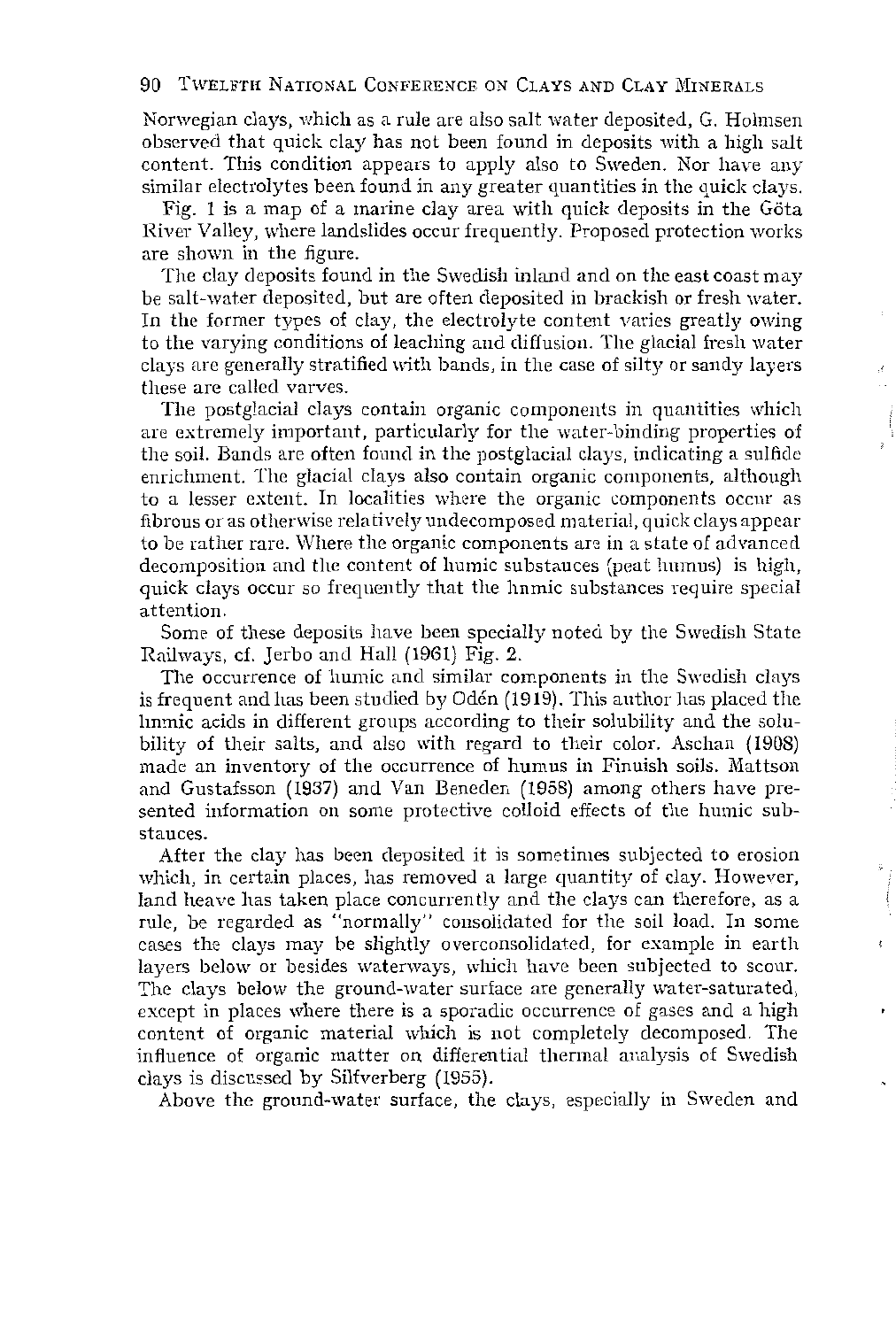

FIGURE 2.- Map of the Swedish north coast, showing quick soils (near to the Swedish State Railways lines) influenced by the various conditions of sedimentation and surroundings.

Finland, have formed marked dry crusts that are the result of weathering. The crusts are generally fissured. Some fissures may also be found at greater depths especially in the intermediate zone between the dry crust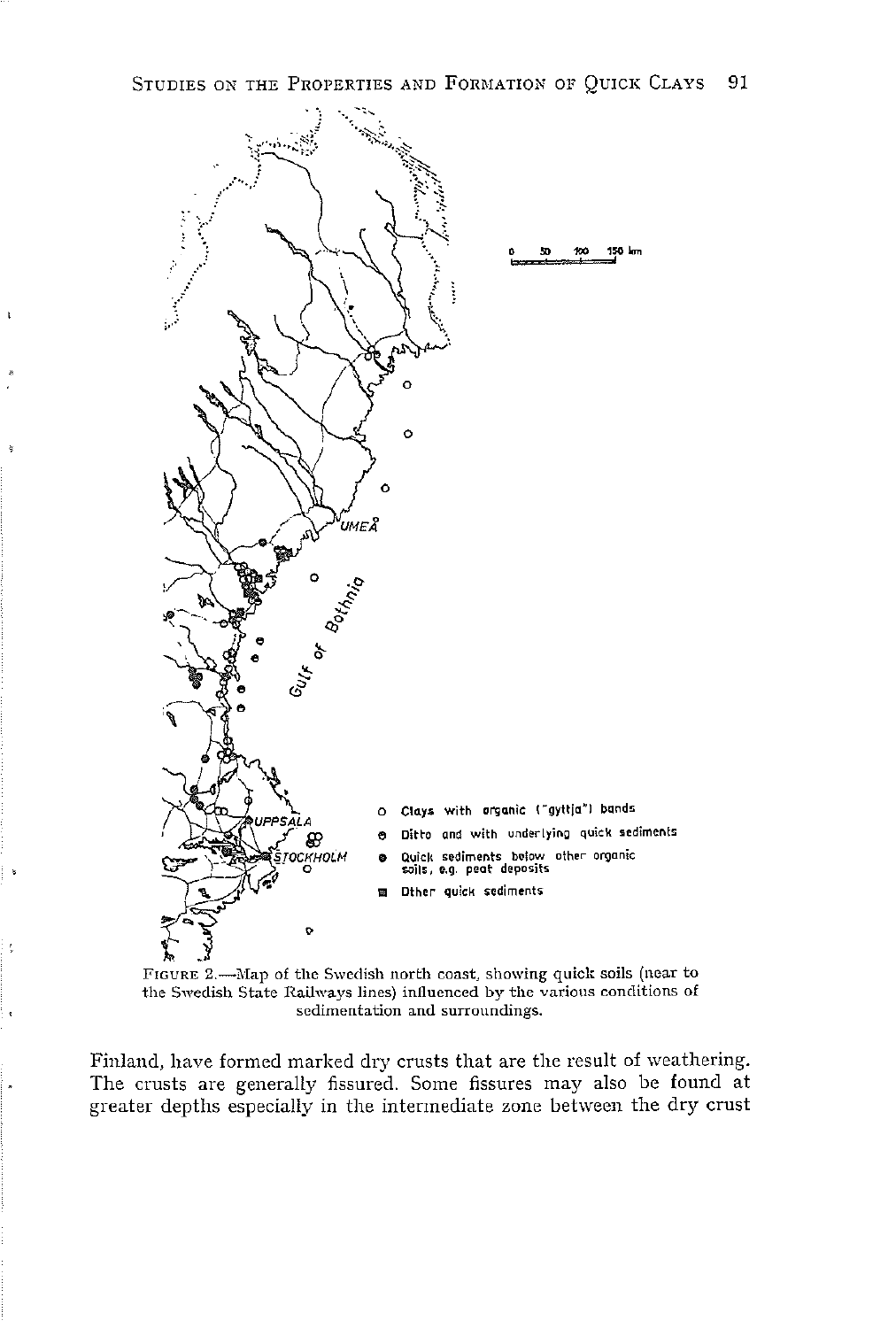and the underlying clay. Here, too, the clays are nearly saturated. However, quick clays do not occur in the dry crusts.

## DISTRIBUTION OF STRESSES IN THE NATURAL CLAYS

In a volume element of a saturated clay, the external load is supported by the forces in the solid phase corresponding to the stresses *er'* and in the liquid phase by the water pressure  $u$ . If the clay has consolidated completely under the pressure of a certain maximum load, which is a time-consuming process, the clay is said to be "normally" consolidated for the stated load.

 $\bar{u}$ 

P.

If the load is increased, the clay skeleton will be compressed (in the same manner as a sponge which is subjected to pressure) and since there is not sufficient time for the water to be expelled, the extra load is supported mainly by the excess water pressure. In cases where there arc gases or fissures, the excess pressures will be less than those corresponding to the increased load.

The primary manifestation of the excess strain on the clay skeleton is a shear deformation of the clay elements with only a negligible change in the water content. At a shearing exertion, certain stresses—previously transmitted through the coarse grains that had become unlinked by the shearing, or through cementation bonds which have been broken-will in the quick clays be transferred to the clay and become apparent as an extra pore water pressure.

As a result of the water pressure gradients built up under load in this manner, flow of the water will occur until the clay skeleton in the solid phase is able to carry also the excess load via the contact pressures  $\sigma_{er}$ between the coarser grains and via the interparticle forces  $\sigma_m$  in the clay matrix. The composition of the pore water and the sensitivity can also be changed.

Brenner has discussed whether the pore water pressure gradient can be completely dissipated or whether a threshold value would remain. On the basis of investigations carried out at SGI by Silfverbcrg {1949) and Hansbo {1960), it would appear that these phenomena met with in fine-grained clays are rather the results of variations in the permeability coefficient in Darcy's law at low pressure gradients.

The rigidity, however, is unevenly distributed within the skeleton, due among other things to variable distribution in elastic and plastic deformation properties. Due to this and to the effects of the above-mentioned shearing, a certain plastic effect will show up. This deformation process will continue, during a "secondary" consolidation, even after the "primary" {dependent on water pressure) consolidation period has reached its apparent conclusion (Osterman and Lindskog, 1963).

As a consequence of the plastic deformation, the clay becomes more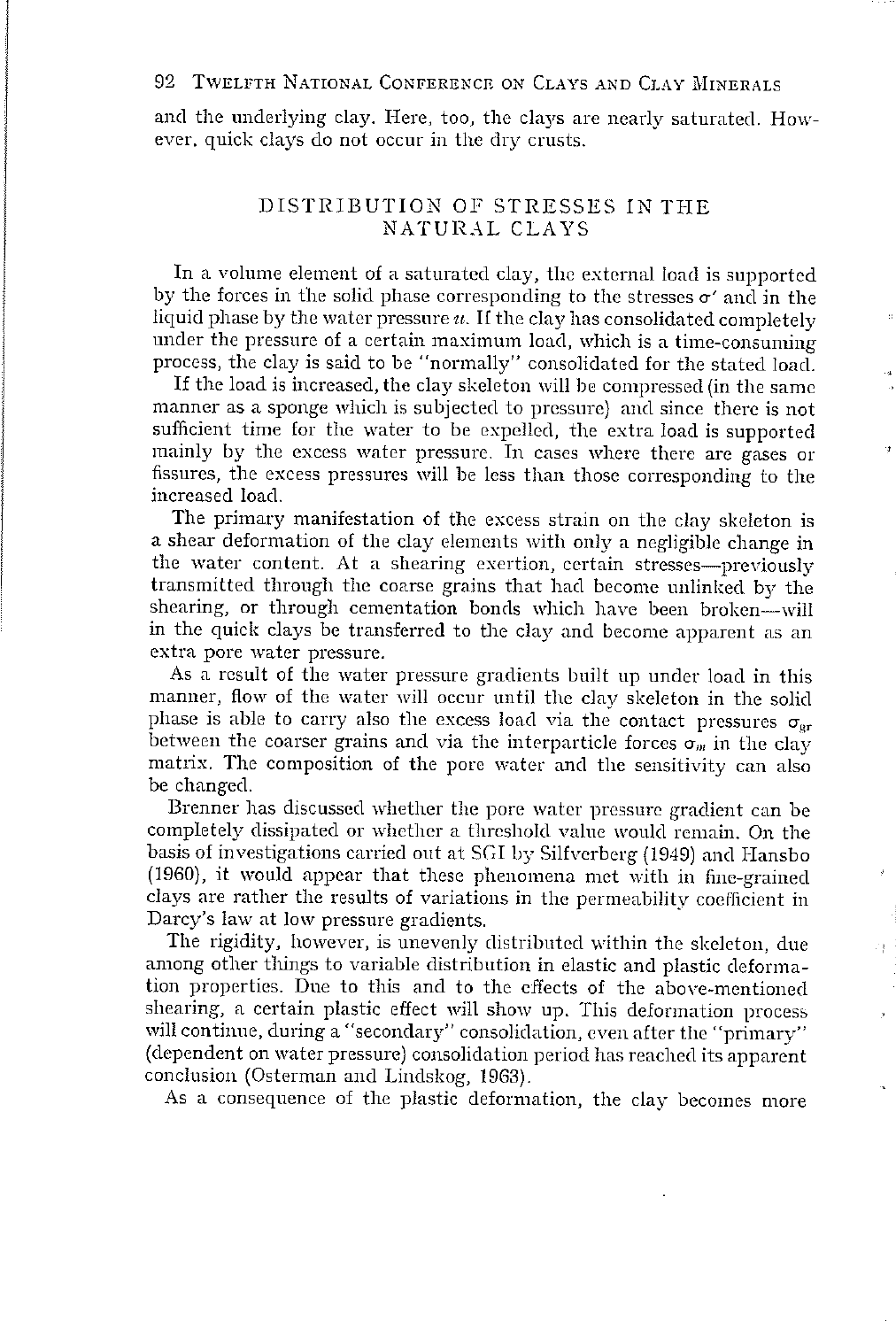compact and thus stronger (Osterman, 1960a). Since the process takes place under the influence of external loads and almost constant pore water pressures, it seems quite reasonable *to* assume that a transfer of stresses, corresponding to stresses  $\sigma_c$ , occurs progressively as a result of chemical effects or of physical sliding effects, during the process. These stresses are supposed *to* be taken up in cementations and transferred to them from the above-mentioned weaker linkages. "Cementation" is here used to designate the observed strengthening of the interparticle linkages of unknown origin.

The total stress  $\sigma$  from an external load may thus be expressed as

$$
\sigma = u + \sigma_{\rm gr} + \sigma_m + \sigma_c
$$

\Vhen the load is removed from a water-saturated soil element, its volume will show little increase. Since the external load is eliminated, a transfer of stress must take place in order *to* re-establish the balance. The grain pressure  $\sigma_{\rm cr}$  will thus be reduced: the interparticle stress in the clay  $\sigma_m$  can be regarded as maintained apart from some minor adjustments due to remolding by the shear, and the stresses  $\sigma_{\epsilon}$  due to cementation can, for the most part, also be considered sustained. As a result of the above process, suction will arise in the pore water and the value of *u* will become radically altered; cf. Bishop and Henkel (1953).

It is apparent from the above that  $u$  can be composed of various parts which constitute reactions to uncompensated interparticle stresses. The osmotic effects will also exhibit reactions through the effect of the pore water pressure or other stresses. Mitchell (1962) and Ruiz (1962) have published interesting articles on the osmotic effects connected with this problem. \Vhen deciding whether the osmotic pressure can be read correctly on a given piezometer, consideration should be given to the principle of the pressure transfer and to the possibility of the formation of a semipermeable filter of clay around the meter point.

## STRUCTURE OF QUICK CLAYS AND CONDITIONS GOVERNING THEIR OCCURRENCE

The quickness of a clay is made possible by a certain constitutional instability of the structure of the undisturbed soil. In the following, an attempt is made to study the structure of quick soils and the conditions governing their occurrence from the point of view of a simplified theory.

A "true" quicksand may be built up as a loose lattice of grains of sand held together by small quantities of a kind of glue, usually consisting of cohesive material, Fig. 3. It may commonly be composed of clay, 1-3 per cent of the amount of sand. The filler material which might have previously existed in sufficient quantities, may now have diminished owing to water erosion or to chemical attack, until the structure has become unstable. As

I'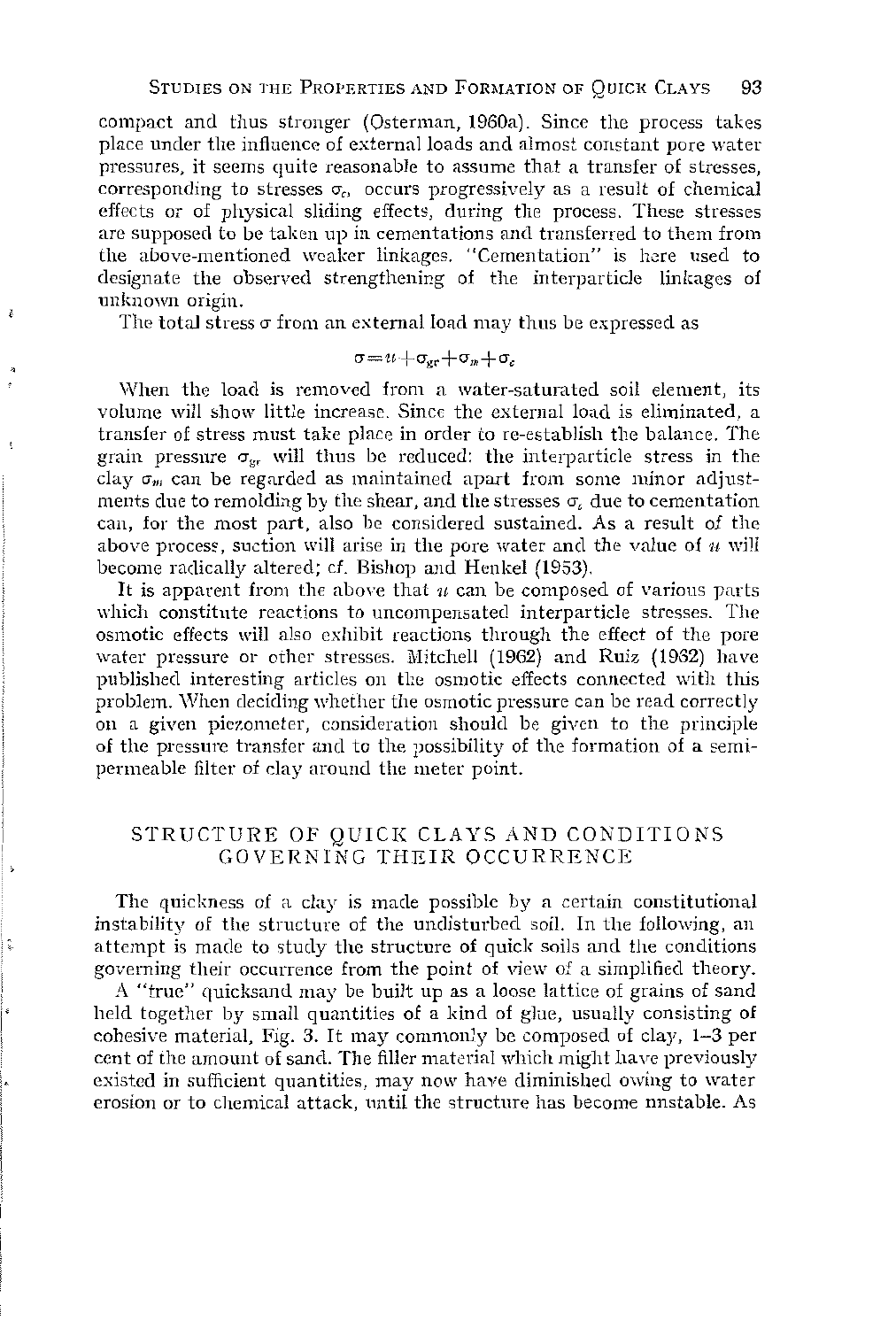

FIGURE 3.-Loose skeleton of coarse grains, cemented together by cohesive material and exposed to water flow and erosion, in principle.

 $\langle\,\rangle$ 

 $\cdot$  3

a result of a small load or a vibration, the structure may collapse and the load will immediately become waterborne.

It can be assumed that, in principle, the process in quick clays is similar although somewhat more complicated. The clay structure consists of coarser, non-argillaceous grains surrounded by or embedded in the clay. Quick clays contain large quantities of water and it can be assumed that the excess water is rather loosely bound to the clay skeleton. The quick clay is therefore easily disturbed. According to the above, this arrangement should facilitate the uncoupling of the coarser grain skeleton during shearing and the transfer of part of the load to the water pressure.

In a clay mixture which is to be artificially converted (Söderblom, 1960) to a quick clay system, the incorporation of a quantity of coarser grains of non-argillaceous material, apart from the materia] in the clay fraction, has been found to contribute to the process and, in some cases, to be essential to it.

The present author offers the following hypotheses as possible explanatious. During consolidation due to loading or to insufficient rigidity of the particle structure, compaction takes place and a tighter structure will be formed. Providing the clay consolidates at a moderate rate, similar to natural processes (during land uplift or other slow processes), both primary and secondary consolidations will occur. As mentioned earlier, this will give rise to a possibility of a more solid linkage by cementation. The further formation of a tighter structure may be prevented by the cementations.

If later a chemical change (dispersion) or internal erosion occurs and effects the magnitude of the interparticle forces, this need not reduce the total bearing capacity of the system, since the strength of the skeleton has been enhanced by the cementation. There will merely be a transference of stresses from one part of the solid phase to another. The result might be that the structure and interparticle intervals are more or less maintained.

On the other hand, a considerable change may occur in the water-binding ability. This means an increase of free water at constant water content. Under natural conditions, this process would require a considerable time, unless the chemicals influence a colloidal system that is already approach-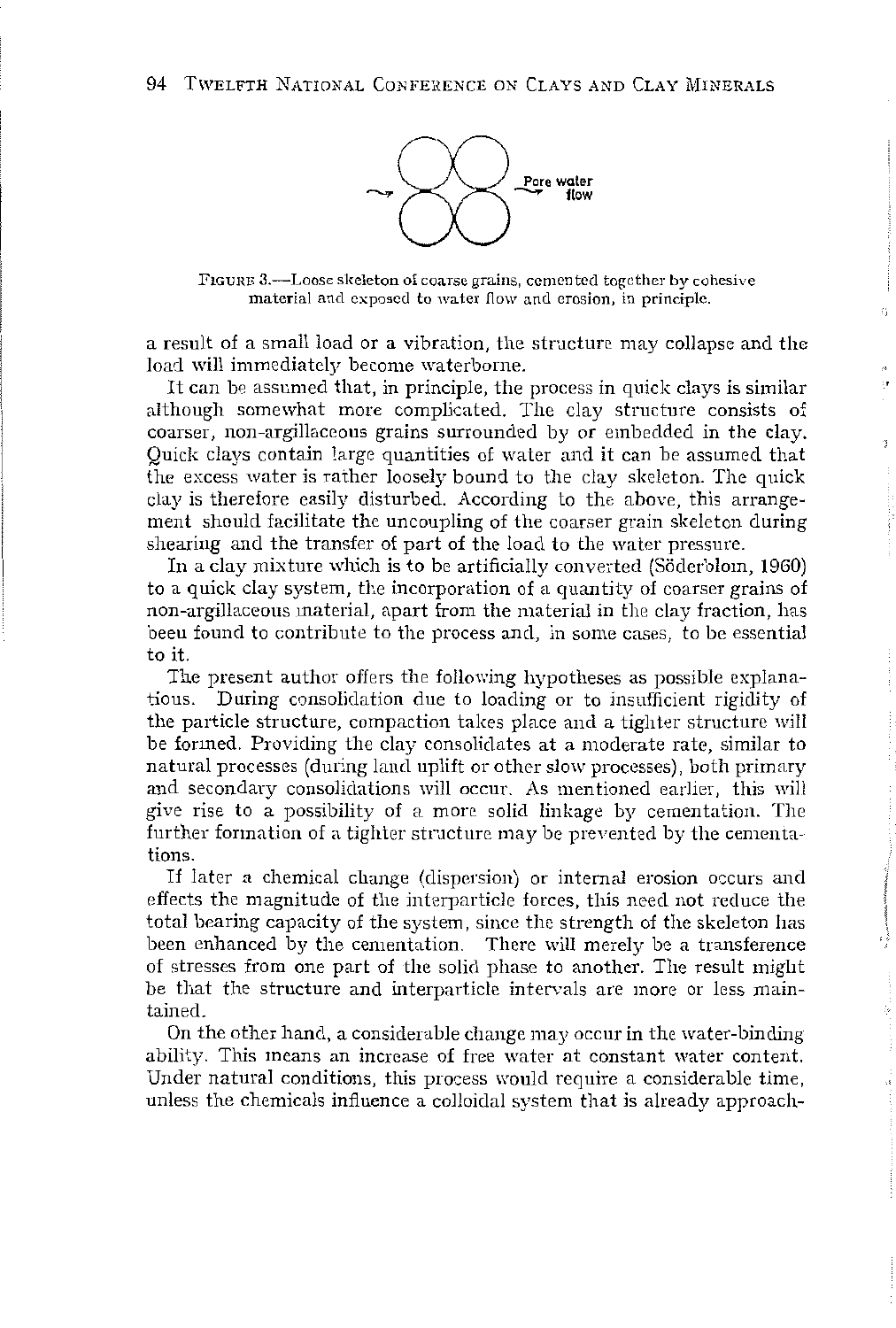## STUDIES ON THE PROPERTIES AND FORMATION OF QUICK CLAYS 95

ing a critical stage. The quickness can then be interpreted as the opposite of coagulation-a kind of dispersion.

## SIGNIFICANCE OF THE "UNDRAINED" SHEAR STRENGTH

In order to discuss the properties of quick clays, it is necessary to understand the importance of the "undraincd" shear strength concept. The following simplified presentation of the problem will serve to illustrate the general ideas.

Let us imagine a box filled with loosely packed coarse grains surrounded by air and under stress due to vertical load. If the box is sheared, the grains will alter their positions, the volume of the system will be reducedto an extent depending on grain shape etc.-and the load will settle. If, on the other hand, the coarse grains had a dense compaction, the volume would have increased and extra work would have been necessary in order to raise the load. At a given compaction, called the "critical density" (A. Casagrande, 1936), the volume will remain unchanged at shearing.

In the opinion of the present author, the value of the critical density is determined by minimizing the work performed to move the grains during shearing and which is essentially described by the scalar product of the friction stresses (from contact pressures) and their respective paths (regarded as vectors). The compaction relationships should therefore be theoretically determined on the basis of the "least work principle".

If, in the case of the loosely packed grains, the box is filled with water and then sheared, the grain skeleton will also collapse but the total volume will remain unchanged, provided no drainage occurs (Fig. 4). The grain pressures, however, will disappear and the load will be supported by the water pressures. The shearing resistance *r* which, in the aforegoing case,



FIGURE 4.-Swayable box with loosely filled grains and water. Figure (a) shows the skeleton bearing the load  $\sigma_n$  before shearing, and figure (b) shows the off~loaded, contracted skeleton after shearing.

C 8:C M 7\*

à.

ţ,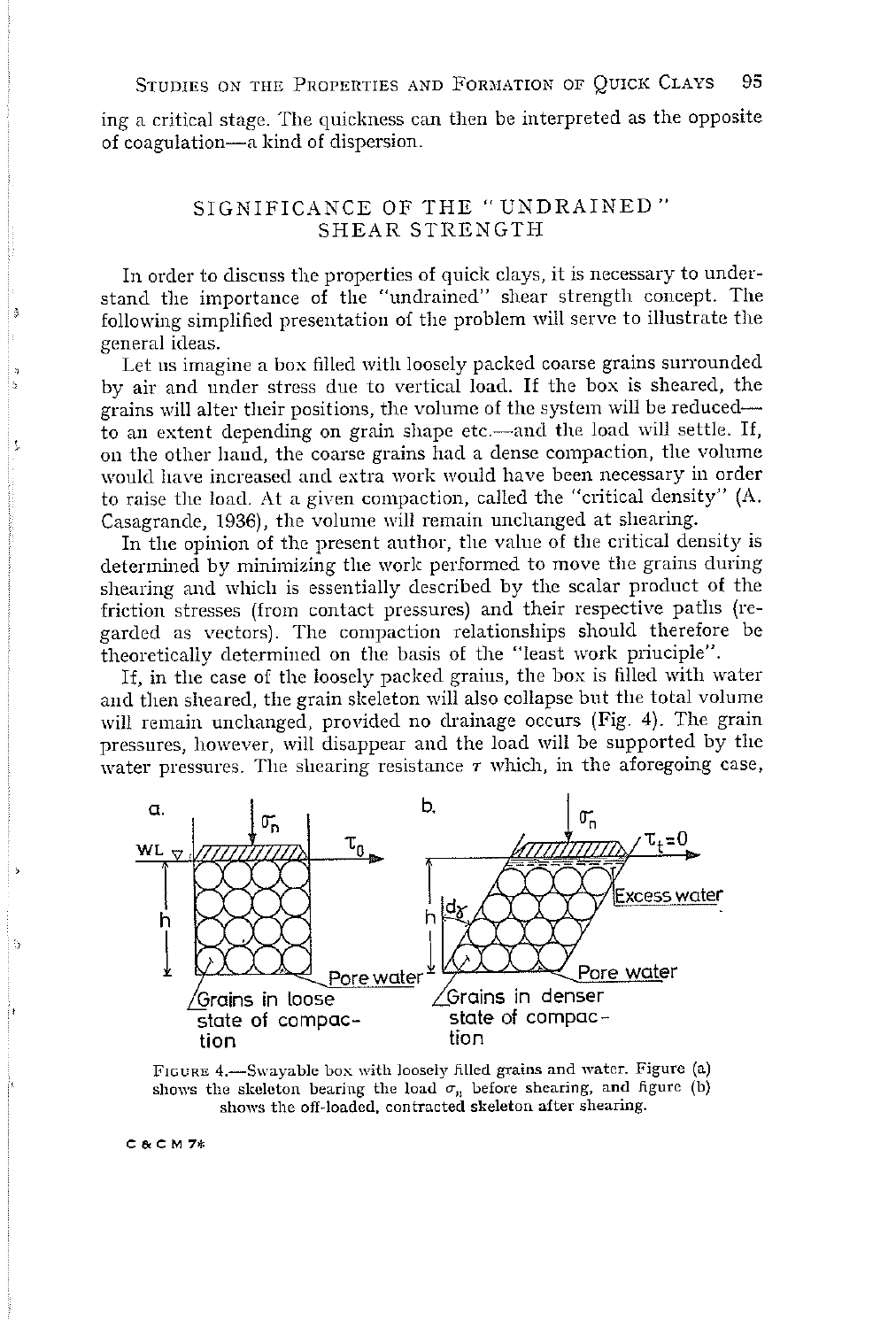was dependent on the friction, will be almost zero. The "undrained shear strength" will therefore be low in a loosely packed, water-saturated material.

If the spaces between the grains are instead filled with pure clay, part of the grain pressures  $\Delta\sigma_{\rm gr}$  will during shearing be transferred to the clay (and taken up as pore water pressure  $\Delta u$ ), Fig. 5. The undrained shear strength will then consist of the resistance of the clay, mainly due to interparticle stresses and also, where disturbance is moderate, to stresses in the cementations.

 $\pm$   $\frac{2}{3}$ 



FIGURE 5.-Coarsc grains carrying a load *N* and embedded in a clay matrix. The left-hand figure shows the original state before shearing, and the figure on the right a release of inter-granular contact after shearing. ln the figure the stress transfer is, hypothetically, given to  $\Delta \sigma_{\text{gr}}$  in the grains and to  $\Delta u$  in the clay pore water.

If, on the other hand, the compaction had been dense, shearing would have induced a tendency to raise the lid of the box (with a resultant tension in the pore water), causing an increase in the grain pressure and thus also in the friction resistance.

Thus, the "undrained" shear strength may be higher or lower than that of the "drained".

The question of whether a stage representing a "critical" pore volume will also occur in clays—as proposed earlier by Hvorslev and Haefeli—has been taken up by Roscoe, Schofield and Wroth (1958). On the basis of experimental data, these anthors found that the critical density is dependent on the load, the pore water volume and the shear stress. With these data as variables in a coordinate system, a unique spatial curve, "the critical void ratio line", would exist towards which all load stages would converge. This lies below that void ratio which corresponds to "normal" consolidation, and a void ratio for "critical" overconsolidation should exist. In drained tests, specimens on the "wet" side of this value (line) will contract, or, in undrained tests, show positive pore water pressure changes; whereas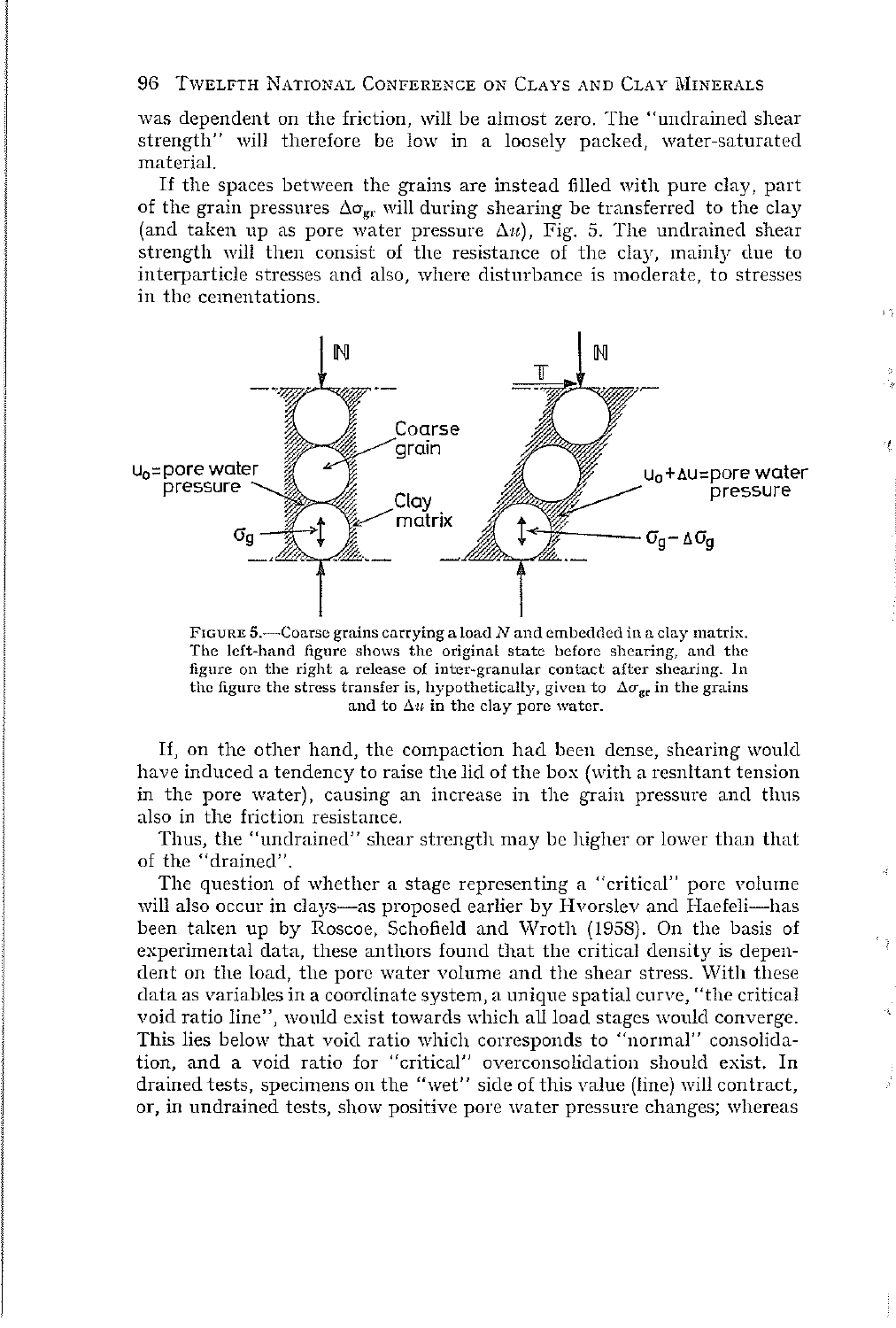specimens on the "dry" side of the line show a tendency to dilate or, in undrained tests, to develop negative pore water pressure (suction).

The "undrained" shear strength of remolded clays *r,* is measured in soft clay by the fall-cone test (Swedish State Railways, Geotechn. Comm. 1922), see Karlsson (1961). This test involves a metal cone of a certain weight and a given angle being placed with the point touching the clay and then allowed to fall freely into the clay. The depth of penetration is measured. The Commission adopted as standard a cone of 60 grams weight and 60° apex angle. \Vhen this cone made an impression 10 mm deep, the clay was given a strength number of  $H=10$ . Other strength numbers were proportioned according to a cone weight capable of making a 10 mm impression. The number  $H_1$  indicated remolded clay while  $H_3$  indicated undisturbed clay. The quotient  $H_a/H_1$  is often used as a measure of the sensitivity.

The undrained strength of remolded clays can also be determined in the laboratory by the use of the vane borer. This borer should be arranged so that it can be rotated at different speeds. When the speed is extremely low, a creep may occur even though stresses are moderate. At somewhat higher speeds, the resistance to the movement increases. The strength of the clay is increased due to removal of water (consolidation) and thixotropic phenomena (although to a successively less extent). At a certain intermediate speed the resistance may reach a minimum value which is used as a measure of the shear strength of the remolded clay. At higher speeds, there are greater increases in viscous resistance. If the resistance (on a linear scale) is plotted against the speed (on a logarithmic scale), a relationship is found which at moderately high speeds approaches a straight line. The cause of this is largely to be found in reduced interparticle stresses due to the increasingly marked parallel orientation (texture} of the particles. At the highest speeds, other changes occur which are of lesser interest in the present context.

The "undrained" shear strength  $\tau_f$  in undisturbed clays can be measured in situ, e.g. by the use of a vane borer or a helical borer (Cadling and Odenstad, 1950; and Sökjer, 1961).

When the apparatus is pushed into the soil, it causes some distnrbance, usually moderate. In sensitive clays, containing large quantities of coarse grains, this disturbance can cause a reduction in the strength. Root fibres and shells, etc., have, as a rule, the opposite effect. Further, the apparatus can give values which are too high because the effect of fissures is not registered. This is also true of soils which expand in volume during shearing, "dilatant" material, if the confinement is greater than in the actnal problem. In the sensitive clays, however, the grain skeleton is generally contractant. As mentioned earlier, the results show a dependence on the test duration which consequently should be set at a definite value. (It may be mentioned that the test values should be reduced in practice, especially for clays with a high organic content, cf. Osterman, 1960b.)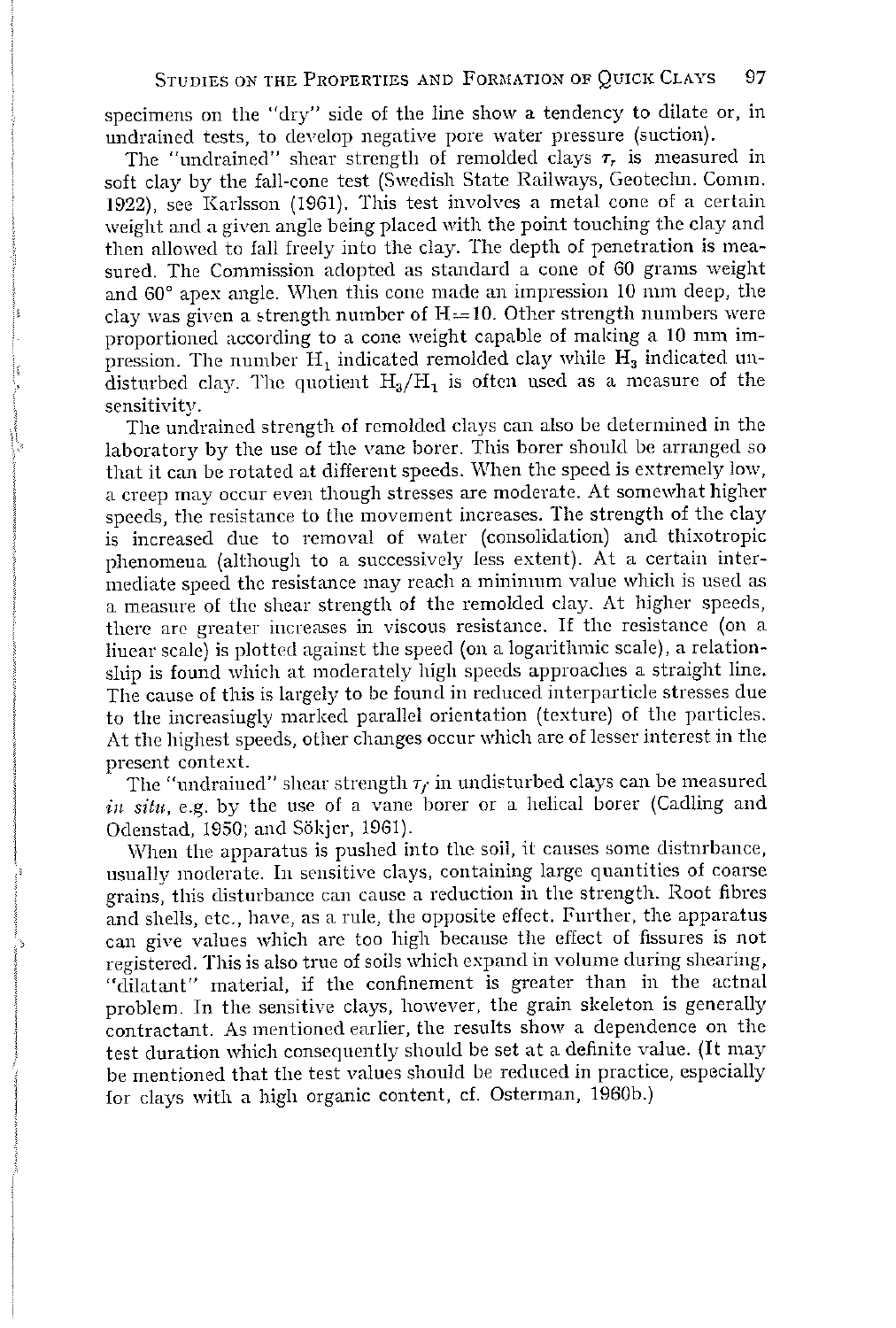It is also possible to determine the strength of extracted specimens. However, the sensitive soils can be disturbed by the sampling, by extraction, and in handling. To make the influence uniform there has been constructed a standard piston sampler (Swedish Committee on Piston Sampling, 1961), with plastic sample tubes in order to reduce chemical changes in the clay. Satisfactory specimens can also be obtained with a largediameter sampler with metal foils (Kjellman, Kallstenius and Wager,  $1950.$ 

In testing the clays, it is possible to use also the simple unconfined compression test. In this case, the stress-strain diagram should be studied in order to observe whether the specimens have been disturbed. In the shearbox test (Jakobson, 1952) and the triaxial test the sensitivity can be reduced.



FIGURE 6.-Results of borings and laboratory tests from Section H 23.45 (included in a landslide) in the Göta River Valley and calculated strength values  $\tau$ . In the plot the effective overburden pressure  $\rho$  is substituted for the effective vertical pressure  $\sigma_{\nu}$ . The borings have stopped at firm bottom, apparently rock. Liquid limit  $w_L$ , plastic limit  $w_P$  and natural water content  $w_N$ .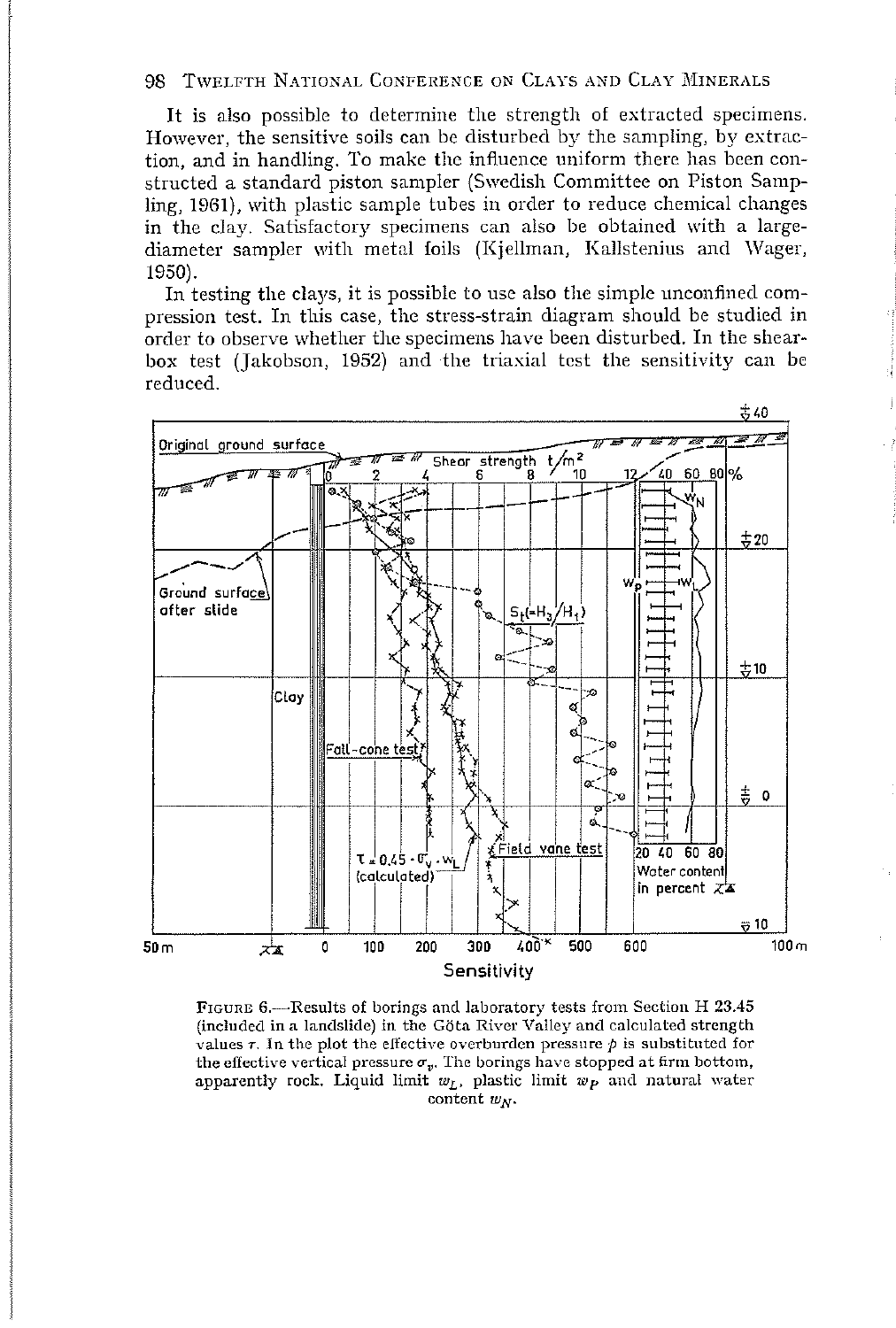## STUDIES ON THE PROPERTIES AND FORMATION OF QUICK CLAYS 99

Figure 6 shows the strength *Tf* determined by the vane borer *in sitn* and by the fall-cone test. These samples were taken at various depths at a site in the Göta River Valley. The sensitivity values  $S_t$  are also included in the figure. Sensitivity is high, with values up to approximately 600. It can be seen from the figure that, in this case, the results of the fall cone test indicate lower values than the results of the vane test. The specimens were, however, taken with a small-diameter sampler and were therefore not entirely undisturbed.

#### RELATIONSHIP BETWEEN CLAY CONSISTENCIES

The consistency of a certain clay changes so that the strength decreases with increasing water content, cf. Fig. 7. This figure shows the shear strength for two remolded quick clays in  $kg/cm<sup>2</sup>$  (on logarithmic scale) according to the fall-cone test, as a function of the water content, expressed in per cent of the dry weight.

As is well known, Atterberg developed certain principles for the classification of consistency, e.g. the out-roll limit (plastic limit)  $w_p$  (lowest water



FIGURE 7.-Relation between shearing resistance  $\tau_f$  (fall-cone tests) and water content *w* (per cent of dry weight) for two quick clays. As consistency characteristics there are given plastic limit  $w_P$ , liquid limit  $w_L$ , fineness number  $w_F$  as well as natural water content  $w_N$ .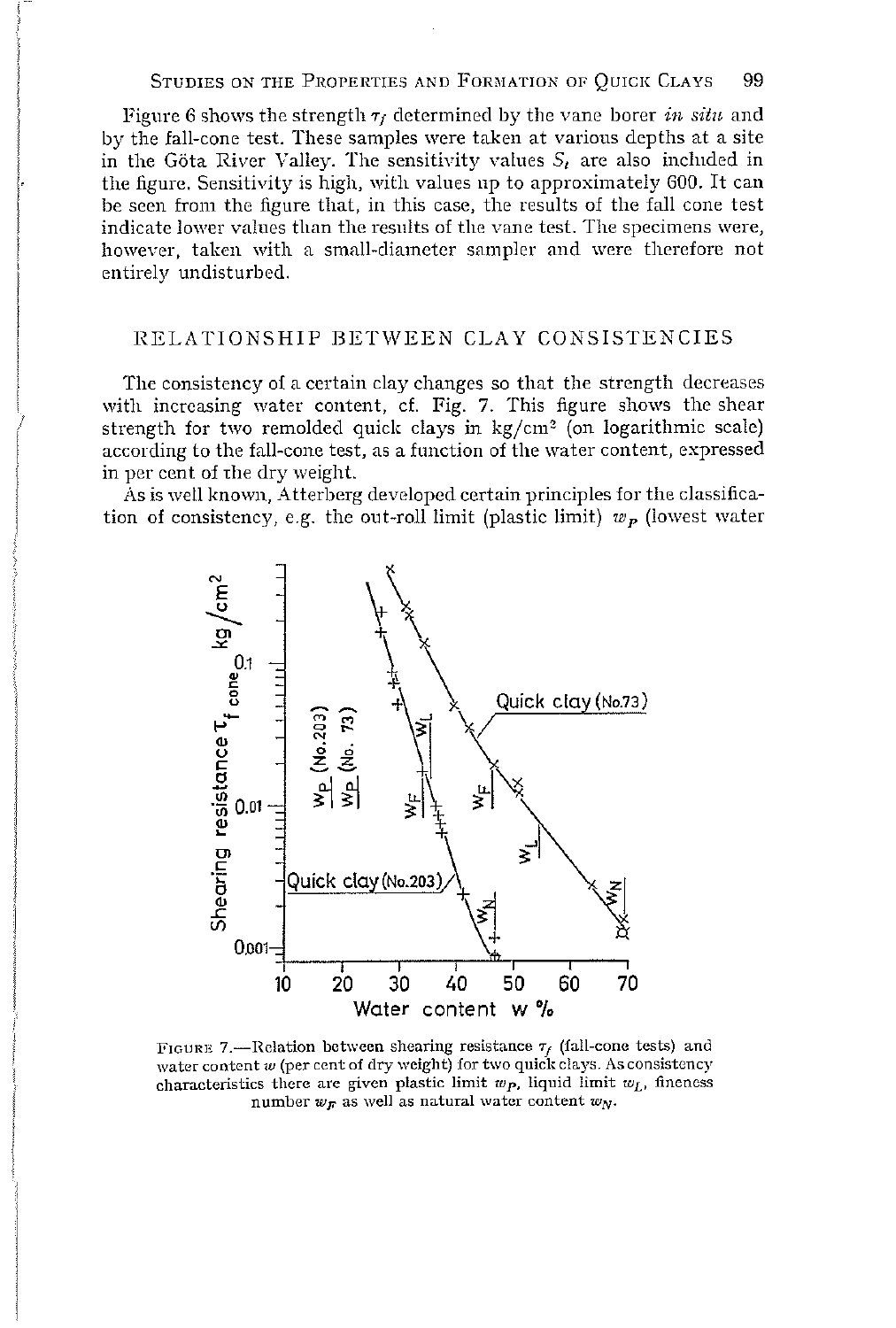content, in per cent of the dry weight, at which a clay specimen can be rolled out to a 3-mm thread) intended to mark the limit between "solid" and "plastic" clay, and the percussion liquid limit (liquid limit) *WL* (water content, in per cent of the dry weight, at which the sides of a furrow in the clay will move together at percussion, cf. A. Casagrande, 1932 and 1958) which marks the limit between plastic and liquid clay.

The liquid limit, when determined by the fall-cone, is called the fineness number  $w_F$  (Swedish State Railways, Geotechn. Comm. 1922) at which the strength number  $H_1 = 10$ . This method appears to be more objective and is suitable for use on Swedish clays. A comparison between these two methods has been performed at SGI (Karlsson, 1961). "The shear strength" of remolded clay at the fineness number can be assumed to be between 0.015--0.020 kg/cm'.

It has long been known that some kind of relationship exists between the undrained strength and the water-binding property of a clay. Olsson (1919) and Ekstrom (1927) reported the relationship between the shear strength and the fineness number. As the consolidation for a given load implies a strengthening of a clay until its solid phase is able to support the load, the strength is proportional to the effective load.

Skempton (1953), Hansbo (1957) and others have demonstrated certain relationships for the quotient between nndrained shear strength *Tr* and the consolidation pressure  $p_0$  (overburden pressure reduced by the uplift of water pressure) on the one hand, and the plasticity index  $I_{\theta}$  or the liquid limit on the other hand. Hansbo found that the formula  $\tau_f=0.45$   $w_L p_o$ could be fitted rather wcH to vane test results from some common Swedish sedimentary clays. A similar relationship using  $I_p$  showed a somewhat wider scattering,

The shear strength, calculated in this manner, has been included in Fig. 6, from which it can be seen that in this case the quick clays behave as ordinary clays during vane borer tests *in situ.* 

Figures G and 7 include both the consistency limits and the natural water content  $w_N$ . It can be seen from the figures that the natural water content exceeds the liquid limit in these quick clays. Actually this is by definition characteristic of the quick clays, namely that they can easily be transformed to a liquid state by disturbance.

In Fig. 8, the sensitivity of a total number of  $1450$  samples of marine clays, expressed as  $H_3/H_1$ , has been plotted as a function of the quotient between the natural water content and the liquid limit. It will be noted from the figure that the sensitivity 30-50 corresponds to a natural water content of approximately 1-1.25 times the liquid limit. According to a compilation made by the present author, the same relationship, Fig. 9, appears also to apply to varved clays, usually deposited in fresh water during the glacial period.

The water content at which a remolded clay is flowing may thus be considered to agree roughly with the liquid limit. This limit is, however,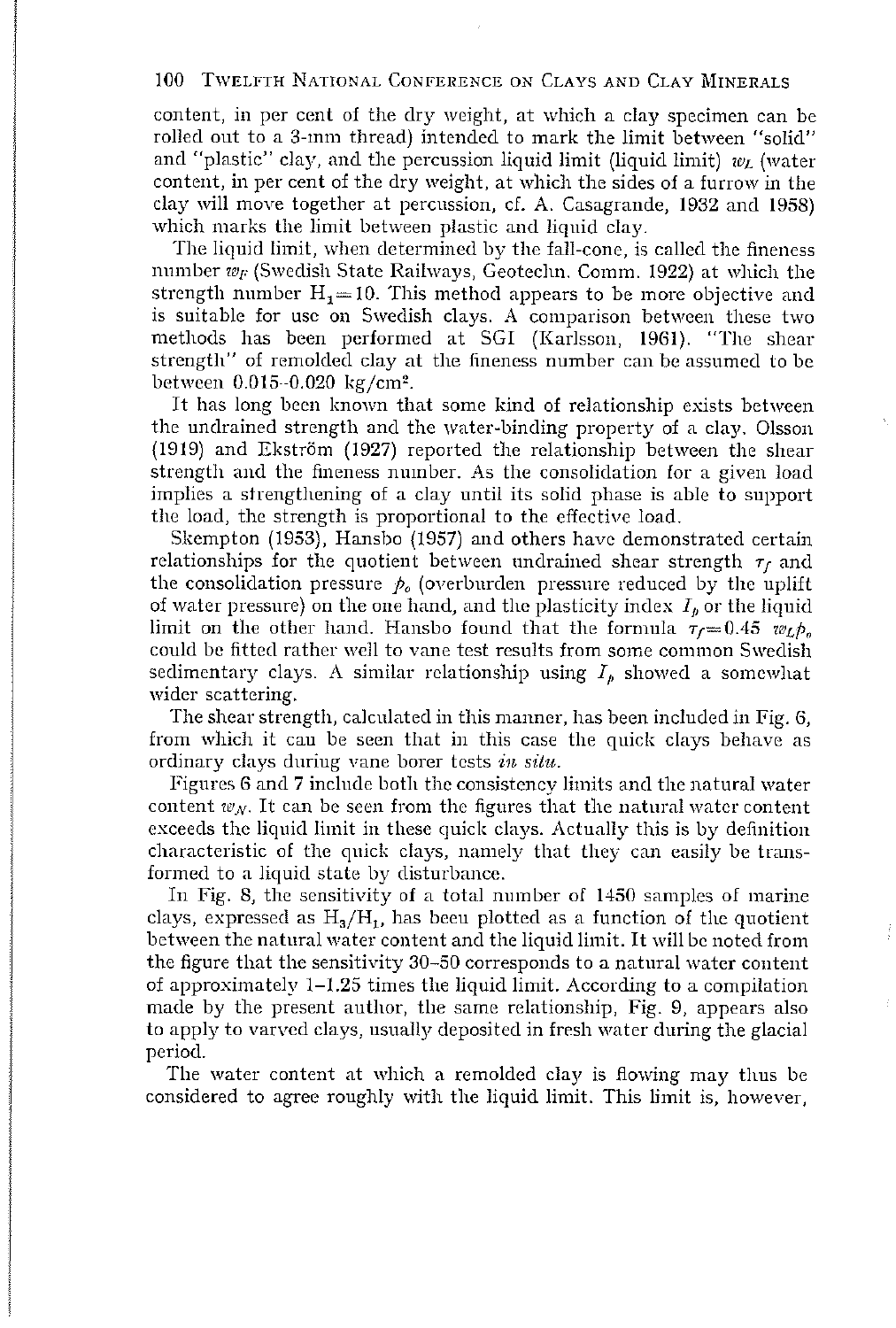

FIGURE 8.-Relation between sensitivity and the quotient between natural water content  $w_N$  and Atterberg limit  $w_L$  for a number of marine clays from the Gota River Valley.



FIGURE 9.—Relation between sensitivity  $S_t$  and the quotient between natural water content  $w_N$  and liquid limit  $w_L(w_F)$  for a number of varved clays.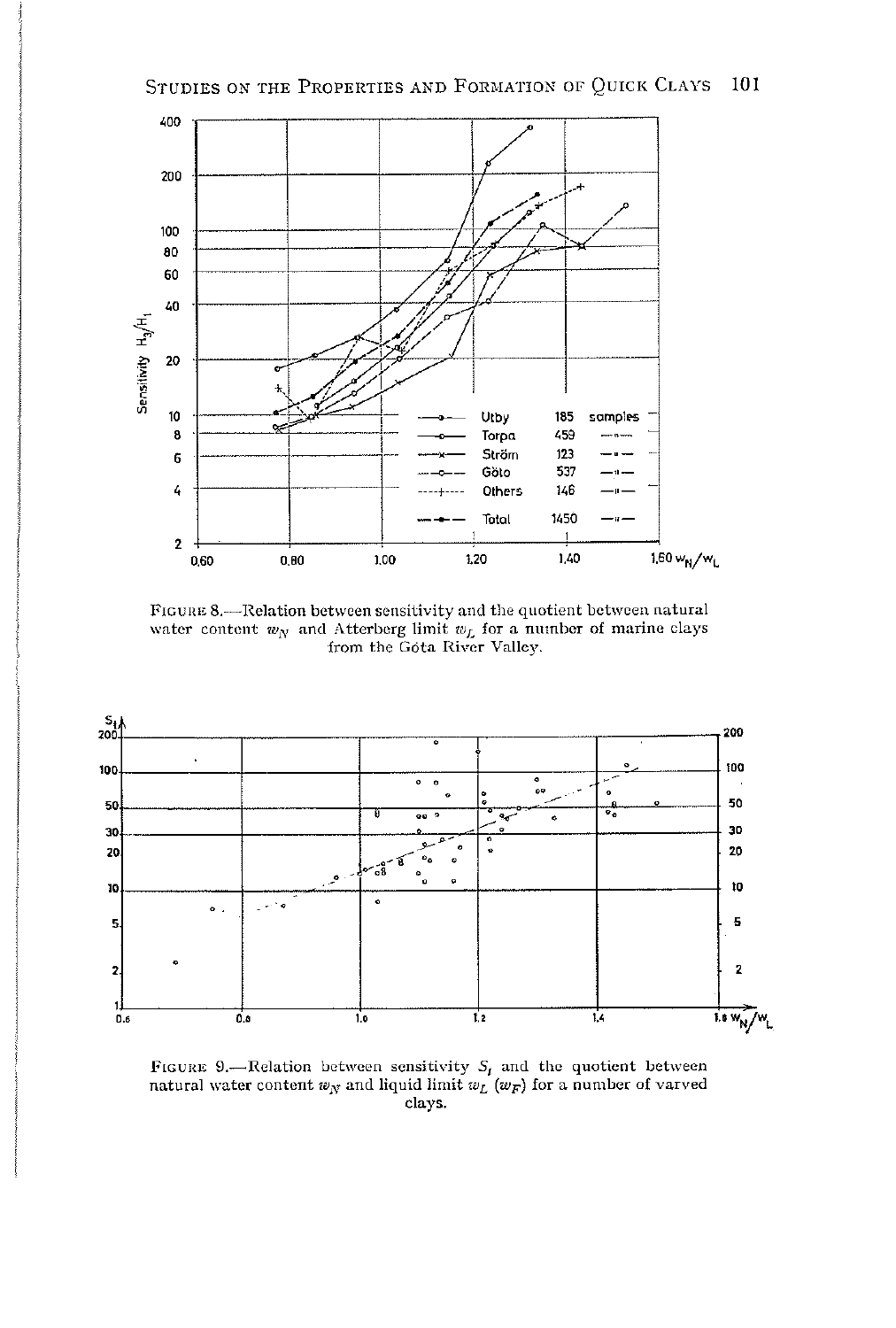more on the dry side, especially in certain organic clays. Thus,  $w_N/w_L$  can be expressed by a mean value of approximately I.IS. Keinonen (1963) has shown that the relationship between the sensitivity and the excess water  $(w_N-w_F)$  differs for different fineness numbers.

If, in dealing with a remolded, salt-poor natural clay, the material is in a liquid state, it can in most cases be made more solid by adding certain electrolytes, such as sodium chloride. The main reason for this is a kind of coagulation effect similar to those of the clay suspensions, due to which a rather sparse clay skeleton may be formed. The hygroscopicity (Ekström, 1927), was increased in the tests when salt was added. The liquid limit is also high when there is a high content of non-decomposed organic materials, which bind large quantities of water.

### STABILITY OF CLAY SUSPENSIONS

The stability of clay suspensions will be touched upon in the following, with regard to its importance in the understanding of the phenomena of quick clays.

As a rule, the mineral particles in a clay consist of crystalline systems in the form of simple sheets, or packets of sheets. The plain surfaces are generally negatively charged on the pure minerals. On the particles there thus exist incompensated electrostatic charges from ions which exert an attraction on adjacent charges. In the literature there are presented some illnstrations of the transfer of forces between the particles and the solution. However, recent literature has contained critical discussion of the details of the current theories, e.g. of the double layer theory in its common presentation, see Low (1959).

In the general textbooks, coagulation is according to the criticized theory treated as a result of a combination of electrostatic charges and temporary dipolar effects between the molecules or ions. This should give an alternating repulsion and attraction at different distances from the particles.

The present author feels, however, that the coagulation should be treated as a !ability problem considering indirectly transferred influences rather than as an equilibrium problem. In order to achieve an effect similar to coagulation, a model was constructed consisting of two steel plates, magnetized crossways, Fig. 10. The simplified discussion illustrates two equal plates in opposite and parallel position.

Initially the plates are approached to each other giving an increase of repulsion. One of the plates is assumed for some reason to turn through a small virtual angle in relation to an axis or a point situated near the center of the plate. On the side where the plates approach one another the pressure will increase, as a function of the tum and the distance from the center of rotation. On the opposite side, the pressure will decrease. In this manner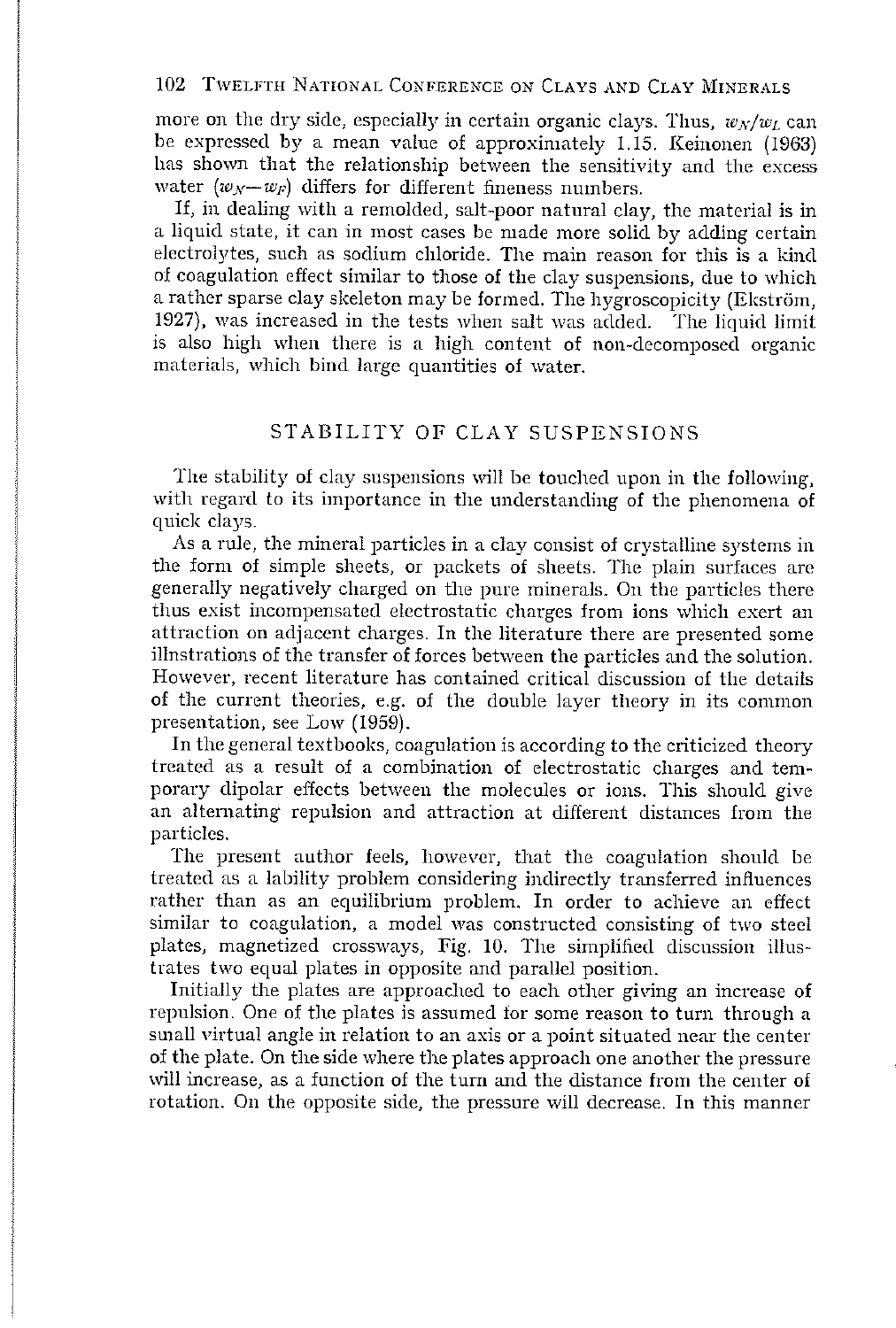

FIGURE 10.-Model of steel plates, magnetized crossways, intended to illustrate a mechanism of coagulation, in principle. Figure (a) shows the repulsion between the plates, having the same sign. Figure (b) shows the stability break-down because of polarization. Figure (c} shows the particle contact from another angle.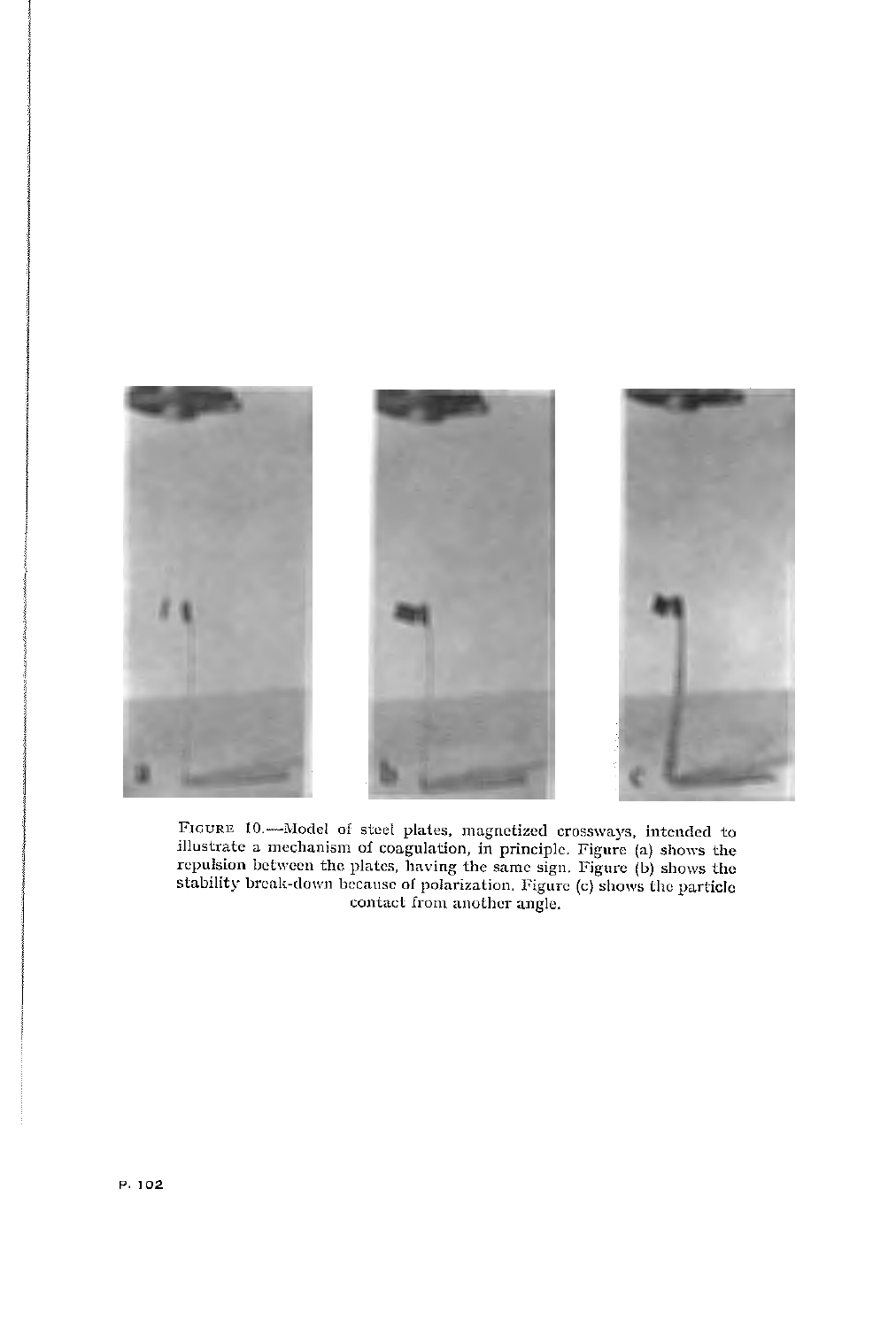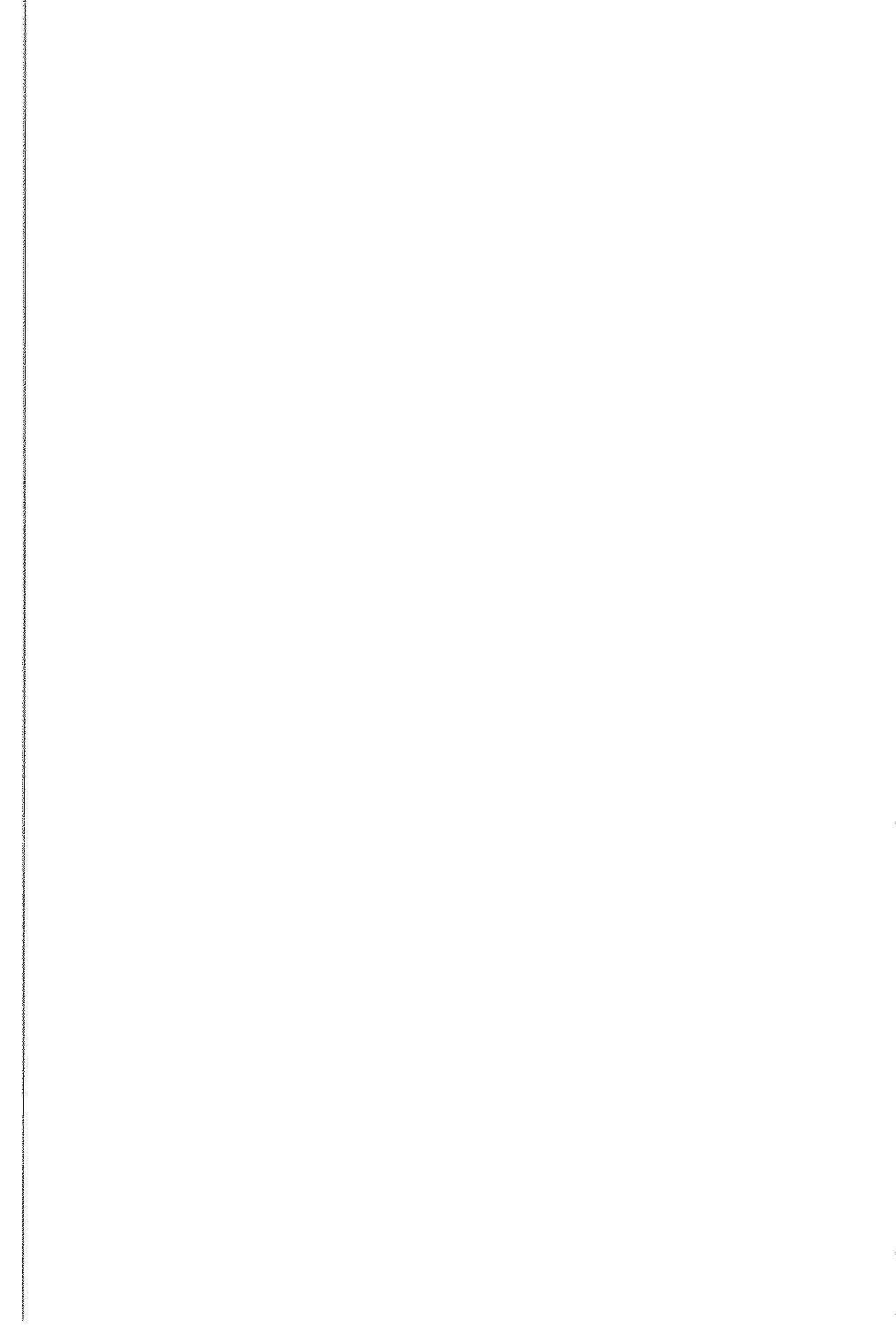there is formed a retroverting reaction which is a function of the angular turn.

At the same time, however, the edge of the plate approaching the opposite plate will receive an opposite sign (charge) by polarization, and the other edge will likewise be influenced. The opposite plate will also become polarized. Due to this there will arise a forward directed rotary moment which is also a function of the angular turn (translatory movements should also be treated in an accurate study).

At a certain stage, depending on the circumstances, the energy of retroversion and of the forward rotary moment for a small change in angle may be equal. A minute change in the system, e.g. through the introduction of special influences, can thereby ensure the stability, or contrariwise, the instability of the plates. In the natural case the stress situation is more complex than in this simple model.

The above ideas are, however, introduced by the present author to provide an explanation for the sudden occurrence of coagulation and the formation of the rather porous structure of a coagulated clay which contributes to the concentration of water in the clay skeleton, and for the phenomenon of thixotropy. If so, particle size also has an influence. It is hoped also that it will stimulate turther discussion on the subject.

### PHYSICO-CHEMICAL CHANGES IN THE CLAYS

A couple of different theories exist concerning the physical and chemical changes likely to occur in the clays and which affect their sensitivity.

The scientist responsible for a pioneer contribution to this study is Rosenqvist (e.g. 1946 and 1955). On the basis of earlier investigations and his own observations he found that the quick clays in Norway have a very low salt content. He demonstrated that the sediment volume was strongly dependent on the salt content in the water phase. He further checked that the liquid limit rose, when sodium chloride was added, and he performed some experiments in which he produced a higher sensitivity in the clays investigated by means of leaching.

Ackerman (1948) reported that thixotropy is higher and the tendency towards flow lower in the fine clays as compared with coarse clays, and in the latter as compared with silty or fine sandy soils. In passing, he made an interesting observation in which he reported that blue clay under peat bogs becomes infiltrated with humic acids and the consistency of the clays is consequently deteriorated as a result of the water infiltration.

Bjerrum and Rosenqvist (1957) reported that experiments performed at a later date support earlier theories, e.g. that salt leaching in the pore water of a marine clay leads to an increased sensitivity and a reduced undrainecl shear strength. These authors also mentioned that the leaching was not accompanied by any extensive changes in the water content. The liquid limit showed a reduction during the experiments. The reduction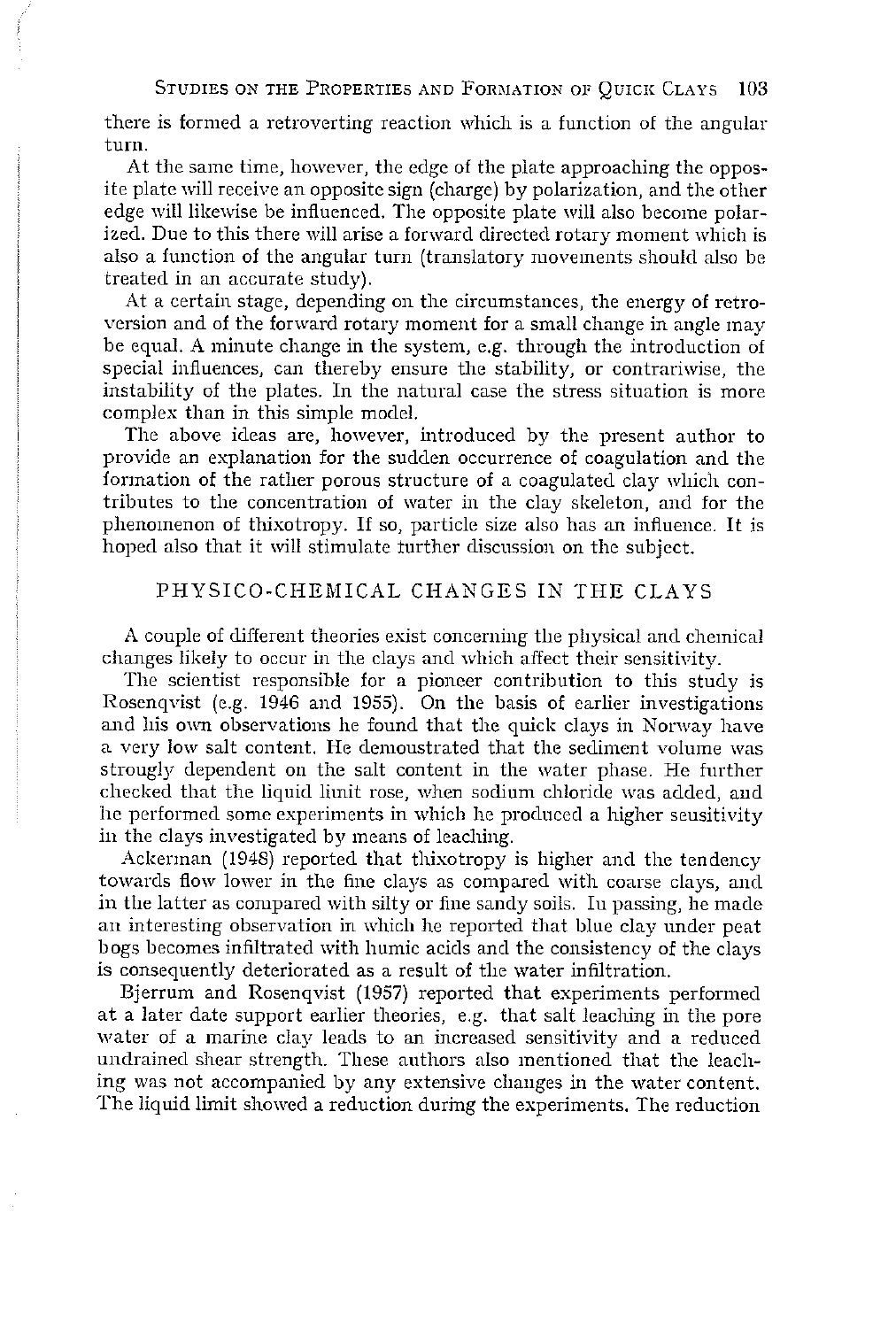in shear strength due to leaching was assumed to be a result of the instability of the structure, leading to an increase in the pore water pressure at the time of collapse.

Certain investigations have also been performed by SGI on the physicochemical reasons for the formation of quick clays. In order to test the theories concerning the effect of salt leaching, a probe was constructed by SGI (Söderblom, 1957) to determine the relative electrical resistance of the earth. Two electrodes were attached to the point of the probe. The point is connected to a tube which contains the leads from the electrodes. \Vhen the probe is put into the soil, the electrical resistance between the electrodes is measured. The electrical resistance is a function of the water content of the clay and of the amount of free electrolytes in the clay, cf. Sundberg (1932), Tolke (1937).

However, the results obtained from the measurements carried out by the Institute did not provide proof of any clear relationship between the electrical resistance and the quickness of the clay. Further, attempts made to produce quick clays by leaching certain natural salt clays were, in general, not successful.

A large number of quick clay deposits in fresh-water deposited clays have also been confirmed by SGI, particularly among stratified clays, The present author has studied profiles in which quick clays had been found at different levels and found that quickness could frequently be found in the vicinity of permeable layers. This might be explained by a combination of leaching and an absorption of chemicals.

The large landslide at Göta (1957), in the Göta River Valley, started with an initial small slide beside a ravine (through which there flows a brook) and at the river. In front of the slide there was a small quay and near it a sewer outlet. Subsequently, a number of secondary slides occurred in the rear regions and also upstream to the initial slide where quick clay deposits existed. Investigations carried out after the slide revealed that there had probably been an artesian water pressure in the earth under the slope. The water depth at the quay may also have undergone a change.

Further, there was a high content of impurities in the ground water, originating from industrial plants in the area. An engineer with experience from similar industries stated that slides in the neighborhood of sewers had occurred previously on a couple of occasions. The effect of the industrial impurities on the clay was therefore examined but the results obtained showed only a moderate effect.

The SGI laboratory then studied the effect of dispersing agents, e.g. sodium pyrophosphate (Soderblom, 1959), on natural clays. (Penner, 1963, has also performed similar tests.) Similarly, the occurrence of dispersing agents in nature was discussed, e.g. the possible effect of sodium silicate, alkaline sodium humate, sodium carbonate, etc. A clay deposit on Gardet in Stockholm, which in all probability is fresh water deposited, was studied for impurities. The pore water contained among other things sodium and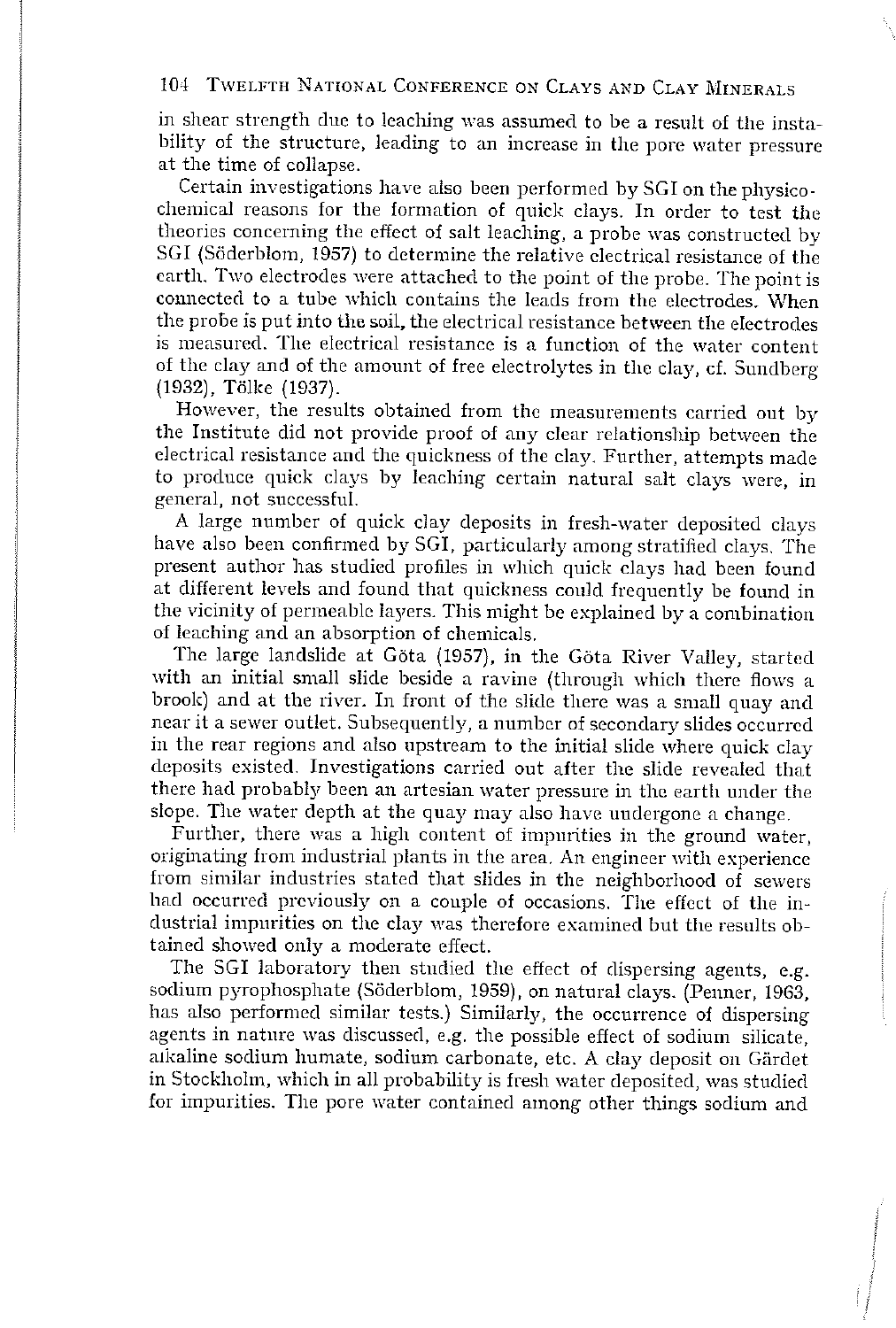magnesium. Special interest was paid to carbonates at that time, the reason being the risk of the inclusion of carbon dioxide in the water, derived from air. This might result during the prolonged leaching in the formation of quick clay. The investigations showed an effect of carbonate on the strength of a remolded clay.

In connection with these investigations, it was found to be possible to isolate a peptizing agent from a natural peat deposit of organic clay by treating it with sodium hydroxide solution. A dispersing agent such as this was found in a clay beneath the deposit. (The dispersing properties of humus have been discussed by Van Beneden, 1958.)

Several other areas were examined. In one of these, Rosshyttan, a stratified clay was found to lose its strength in alkaline treatment, Söderblom (1960). Jerbo confirmed that the clay was fresh-water deposited. A large section of the profile was found to lie within the relevant pH-range and to be quick. The greater part of its organic content obviously originated from the peat layers above it. The results of the tests on the action of alkali on the clay are given in Fig. 11. It can be seen that the diagram in the figure shows minimum in the shear strength of the remolded clay more or less within the region which, in other similar studies, was found to be most critical.

In addition to this, it can be noted that the ground water within some areas of G6ta landslide, mentioned above, may have been affected by a



FIGURE 11.-Influence of sodium hydroxide treatment on the relative shear strength of a rcmoldcd clay from Rosshyttan plotted as a function of the pH-value.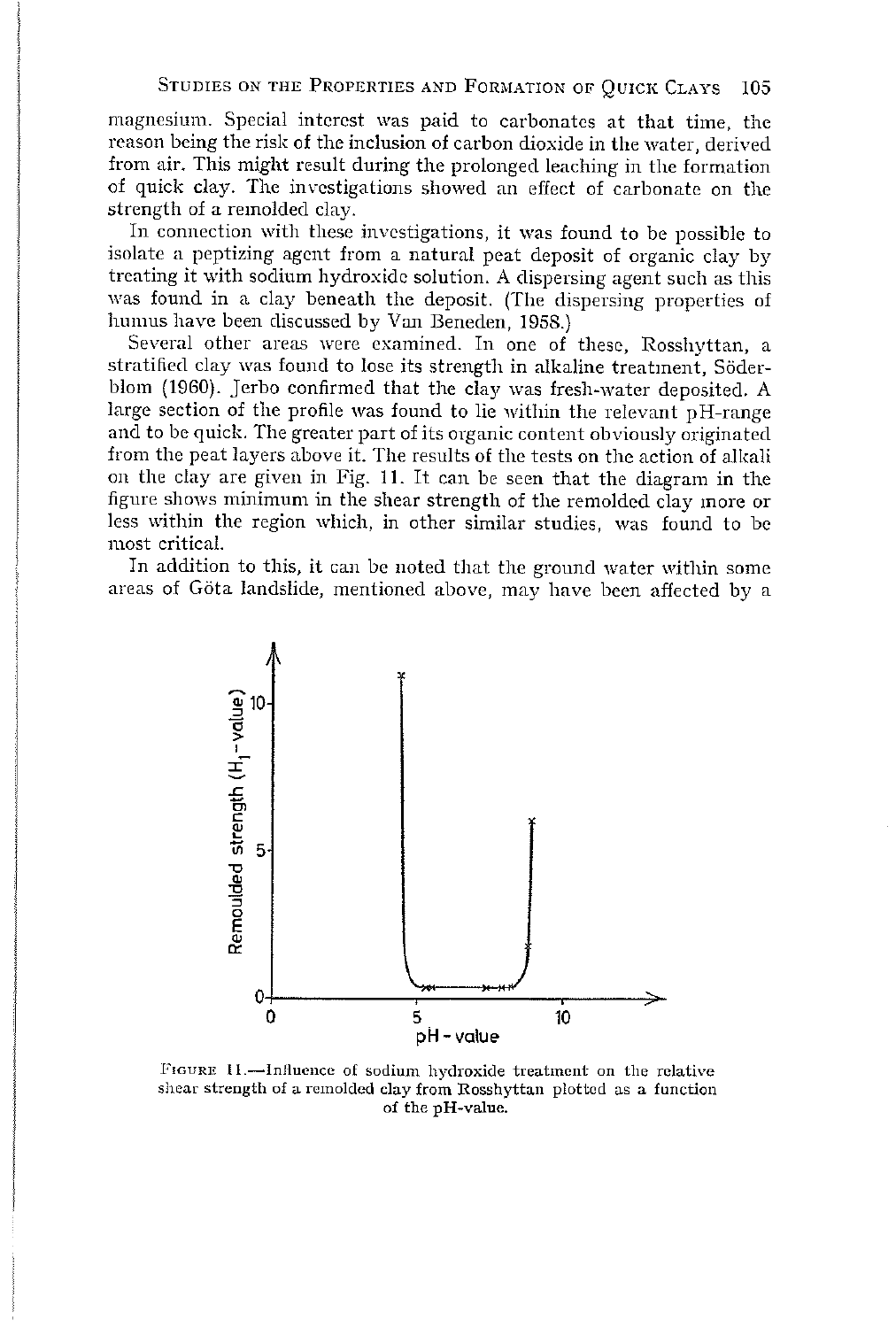brown, humus-rich water originating from a peat deposit. This water runs out in a site near to the secondary slides, occurring in the rear of the initial slide. The Swedish State Railways have recorded a large landslide at Kyrkviken in Kramfors, cf. Sandegren (1960), which started at a municipal dump and included great areas of the floor of the lake.

Specimens of natural clay, having a thickness of a couple of centimetres, were subjected to water dropping from a height of 10 cm for 24 hr. Tests were made with both clean and polluted water. In one case, it was mixed with I per cent sodium pyrophosphate and gave rise to a high degree of disaggregation, the clay subjected to the dropping becoming very quick. Another experiment involving combined leaching and peptizing may be mentioned. Glacial clay was dispersed in humus water from Rosenkälla. The suspension was poured into a solution of sodium chloride and the coagulating system permitted to precipitate. The cake of sediment was consolidated in a filter press and then leached with weakly alkaline water until the filtrate turned a brown color from the humus. The cake thus treated became quick. These two experiments signify (Söderblom, 1963) that water carrying dispersing agents, e.g. humus, can affect natural clays along the banks of waterways.

When the clay particles are trausported along the waterway, they may be surrounded by a protective colloid (Holdridge, 1953), and be precipitated, e.g. when they meet salt water. A clay formed in this manner and subsequently leached may very well give rise to quick clay as a final product. The above experiments can be regarded as complementary to the leaching theory in relevant cases. In other cases, leaching is not necessary.

#### REFERENCES

- Ackerman, E. (1948) Thixotropie und Fliesseigenschaften feinkörniger Böden: Geol. *Ru11dschau* Bd. 36, pp.10-29.
- Aschan, O. (1908) Humusämnena i de nordiska inlandsvattnen och deras betydelse särskilt vid sjömalmers daning: *Bidrag t. kännedom af Finlands natur och folk.* 66, 1-177. Helsingfors.
- Bishop, A. \V. and Henkel, D. J. (1953) Pore pressure change during shear in two undisturbed clays: 3. Internat, Conf. Soil Mech. a. Found. Engng. Proc. v.1, pp.94-99.
- Bjerrum, L. and Rosenqvist, I. Th. (1957) Some experiments with artificially sedimented clays: *Geoteclmique* No. 3, pp.124-136. Also in *Norg. Ceo!. 111st.* Publ. No. 25.
- Cadling, L. and Odenstad, S. (1950) The vane borer. An apparatus for determining the shear strength of clay soils directly in the ground, Stockholm: *R. Swed. Ceo!. Inst.*  Proc. No. 2.
- Casagrande, A. (1932) Research on the Atterberg limits of soils: *Public Roads* v.13, No. 8, pp.121-130, 136.
- Casagrande, A. (1936) Characteristics of cohesionless soils affecting the stability of slopes and earth fills: *J. Boston Soc. Civ. Engrs.* v.23, No. 1, pp.13-32. Also in *Harv. Soil 111ec/z. Ser.* No. 2.
- Casagrande, A. (1958) Notes on the design of the liquid limit device: *Ceoteclmique* v.8, No. 2, pp.84-91.
- Collini, B. (1950) Om våra kvartära lerors mineralogiska sammansättning: Geol. Fören. *Stochliolm.* F6rh. 72, H. 2, pp. 192-206.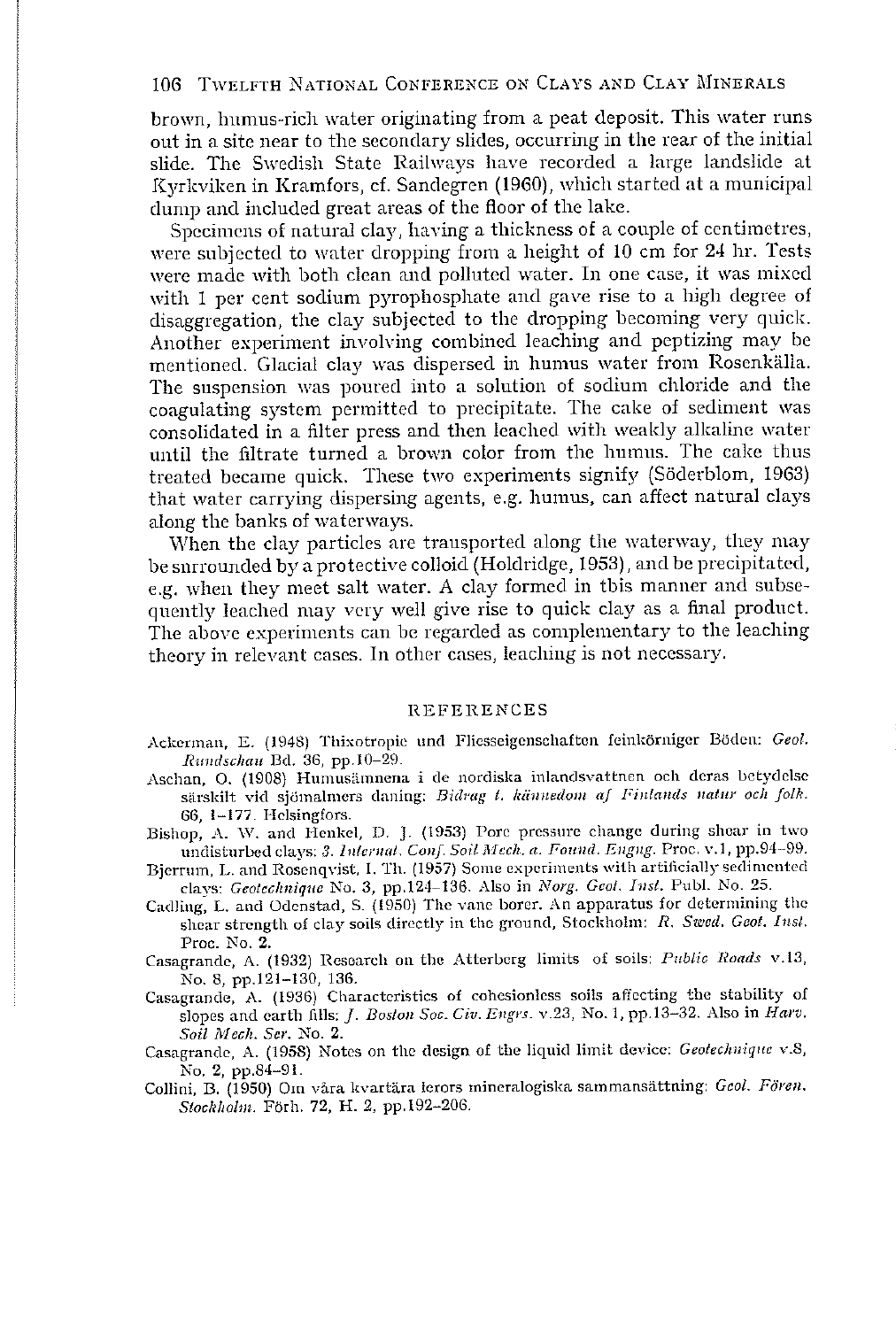Ekstrom, G. {1927) Klassifikation av svenska akerjorclar: *Sv. Geol. Unders.* Ser. C, No. 345

 Hansbo, S. (1957) A new approach to the determination of the shear strength of clay by the fall-cone test. Stockholm: *R. Swed. Geot. Inst.* Proc. No. 14.

Hansbo. S. (1960) Consolidation of clay, with special reference to infiucncc of vertical sand drains. Stockholm: *Swed. Geot. Inst.* Proc. No. 18.

Holdridge, D. A. (1953) The colloidal and rheological properties of clay. Stoke on Trent. In *Ceramics, A Symposium* (1950) pp.60-93.

Jakobson, B. (1952) The landslide at Surte on the Göta River, September 29, 1950: *R. Swed. Geot. 111st.* Proc. No. 5.

Jerbo, A. and Hall, F. (1961) Några synpunkter på högsensitiva bottniska sediment: *Geol. FOren. Stocldwlm* F6rh. 83, H. 3.

Karlsson, R. (1961) Suggested improvements in the liquid limit test, with reference to flow properties of remolded clays: 5. Internal. Conf. Soil Mech. a. Found Engng. Proc. v.l, pp.171-184. Also in *Swed. Geot. Inst.* Repr. a. Prel. Rep. No. 4.

Keinonen, K. (1963) On the sensitivity of water-laid sediments in Finland and factors inducting sensitivity, Helsinki: *The Slate Inst. for Tech. Research.* Publ. 77.

Kerr, P. F. and Liebling, R. S. (1963) Glacial and post-glacial quick clays: Columbia University, New York, Dept. of Geology.

Kjellman, \V., Kallstenius, T. and Wager, 0. (1950) Soil sampler with metal foils. Stockholm: *R. Swed. Geot. Inst.* Proc. No. I.

Low, P. F. (1959) Discussion on ion exchange phenomena: Amer. Soc. Civ. *Engrs.* Proc. 85, No. SM2, pp.79-89. (Also in *Trans.* A.SCE, v.126, 1961, pp.728-737).

Mattson, S. and Gustafsson, Y. (1937) The laws of soil colloidal behavior: XIX. The gel and the soil complex in soil formation: *Soil Sci.* v.43, pp.453-473.

Mitchell, J. K. (1962) Components of pore water pressure and their engineering significance: *Clays* and *Clay Minerals*, 9th Conf. Pergamon Press, pp.162-184.

Odén, S. (1919) Die huminsäuren. Chemische, physikalische und bodenkundliche Forschungen: *Kolloidchem. Beih.* v.11.

Olsson, J. (1919) Vissa rön beträffande lerors fasthet m.m. Gothenburg: Tekn. Samf. *Haudl.* Nr. 6, pp.1-6.

Osterman, J. (1960a) Notes on the shearing resistance of soft clays. Stockholm: *Acta Polytecllll. Scand. Civ. E11gng. a. Build. Constr. Ser.* No. 2.

Osterman, J. (1960b) Views on the stability of clay slopes: Geol. Fören. Stockholm. FOrh. 83, H. 3, pp.346-366. Also in *Swed. Geot. Inst.* Repr. a. Pre!. Rep. No. I.

Osterman, J. and Lindskog, G. (1963) Influence of lateral movement in clay upon settlements in some test areas: 1963 European Conf. on Soil Mech. and Found. *Engng. in Wiesbaden.* (Problems of settlements and compressibility of soils).

Penner, E. (1963) Sensitivity in Leda clay: *Nature,* v.197, pp.347-348.

Roscoe, K H., Schofield, A. N. and Wroth, C. P. (1958) On the yielding of soils: *Geoteclmique* v.8, pp.22-53.

Rosenqvist, I. Th. (1946) Om leires kvikkagtighet: *Stal. Vegv. Veglab. Oslo.* Medel. Nr. 4, pp.5-12.

Rosenqvist, I. Th. (1949) En ny metode til bestämmelse av innbyrdes mengdeforhold mellom visse finkornige mineraler: *Norsk Geol. Tidskr.* 28(1).

Rosenqvist, I. Th. (1955) Investigations in the clay-electrolyte-water system: *Norg*. *Geol. 111st.* PubL No. 9, Oslo.

Rosenqvist, I. Th. (1960) Marine clays and quick clay slides in South and Central Norway: *Int. Geol. Congr. Norden 1960* (Guide to Excursion No. 13).

Ruiz, C. L. (1962) Osmotic interpretation of the swelling of expansive soils. *Highway Research Board.* Bull. 313.

Sandegren, E. (1960) Skredet vid Kyrkviken, Februari 1959: Geol. Fören, Stockholm Förh, 82, H. 3.

Silfverberg, L. (1955) Influence of organic matter on differential thermal analysis of clays: *R. Swed. Geot. Inst.* Proc. No. 11.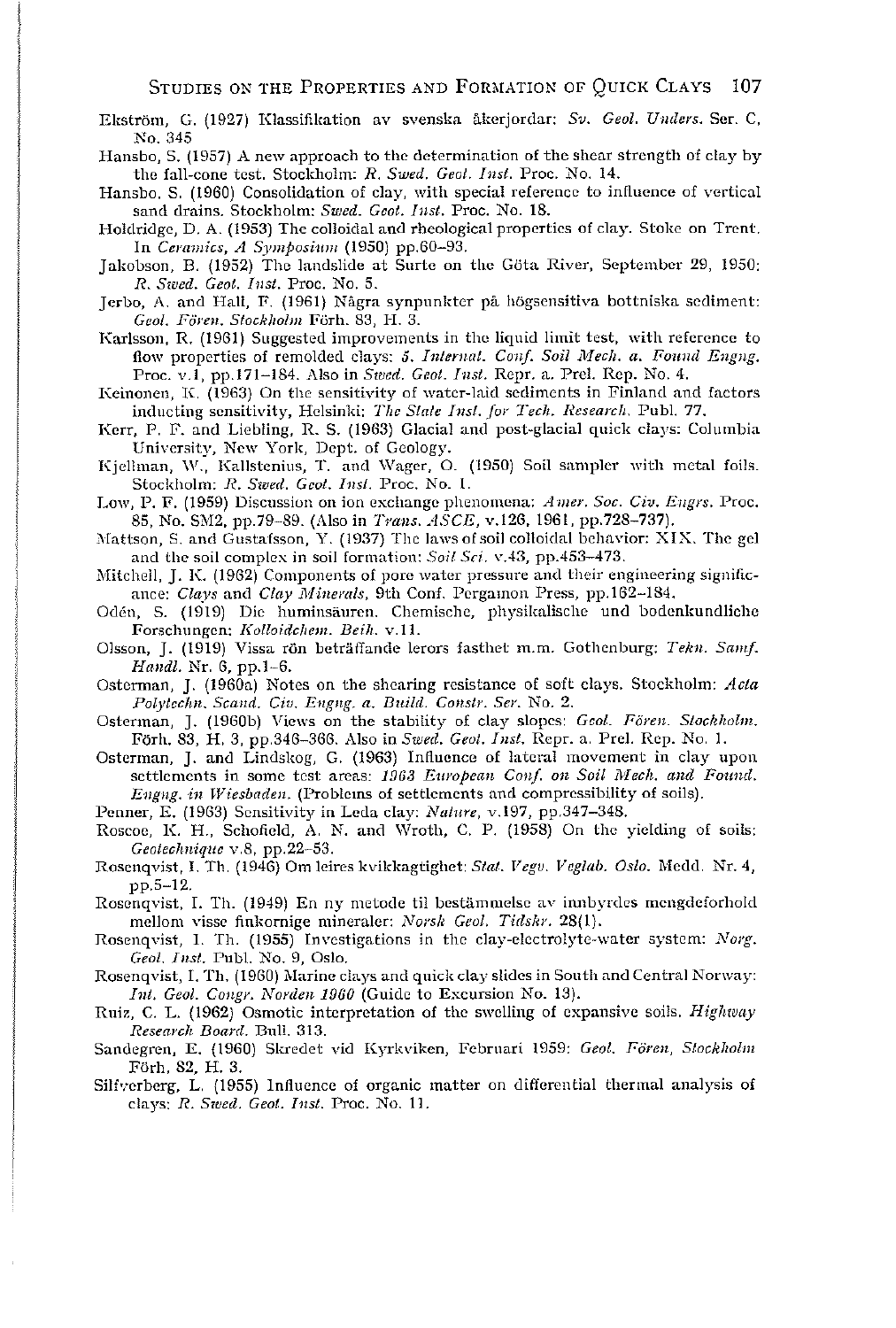- Skempton, A. W. (1953) The colloidal "activity" of clays: 3. Internat. Conf. Soil Mech. *a. Found. Engng. Proc.* v.1, pp.57-61.
- Soveri, U. (1957) Om finska kvartära lerors mineralproblematik: Geol. Fören. Stockholm Förh. Bd. 79, H. 1, pp.62-67.
- Sundberg, K. (1932) Effect of impregnating waters on electrical conductivity of soils and rocks: Amer. Inst. Min. a. *Metallurg. Engrs*. Trans. 97, pp.367-391. Geophys. Prosp.
- Swedish Committee on Piston Sampling (1961) Standard Piston Sampling. Stockholm. *R. Swed. Geol. 111st.* Proc. No. 19.
- Swedish State Railways (1922) Geot. Commission 1914-22. Final Report. Stockholm. Stat. Järnvägar Medd. Nr. 2.
- Söderblom, R. (1957) Some investigations concerning salt in clay: 4. Int. Conf. Soil *111eclt. a. Found. E11gng.* Proc. v.l, pp.111~115.
- Söderblom, R. (1959) Aspects on some problems of geot. chemistry: *Geol. Fören. Stockholm* Förh. 81, H. 4.
- Söderblom, R. (1960) Aspects on some problems of *geot. chemistry II: Geol. Fören. Stocltlwlm* FOrh. 82, H. 3, pp.367-381. Also in *Swed. Geot. lust.* Repr. a. Prcl. Rep. No. 2.
- Söderblom, R. (1963) Some laboratory experiments on the dispersion and erosion of clay materials: *Int. Clay Conf.* (1963) Proc. pp.277-284.
- Sökjer, G. (1961) Sounding, measurements of shear strength *in situ*, and sampling by means of the helical sounding borer driven by the boring machine: A-sond. 5. *1ut. Couf. Soil Mech. a. Found. Eugng.* v.1, pp.541-545.
- Tamm, O. (1928) Några experimentella rön, belysande den glaciala lerbildningen: *Geol. Fiiren. S!ucldwlm* FOrh. 50, H. l.
- Tölke, F. (1937) Die geophysikalische Baugrunduntersuchung unter besonderer Beriicksichtigung der geoelektrischcn Aufschlussvcrfahrcn: *Bauing H.* 21-22.
- Van Beneden, G. (1958) Sur le comportement des matières humiques dans les eaux; *Cmtn- Beige d' Elude* et *de Dornmentatiou des Eau,,r,* Bull. No. 39-1958/1, pp.:JS-52.
- \Viklander, L. (1950) DHierentialtermisk analys av nagra kvart{ira svenska leror: *Ceo!. Fiiren. Stoc!dwlm* F6rh. 72, H. 2, pp.119-132.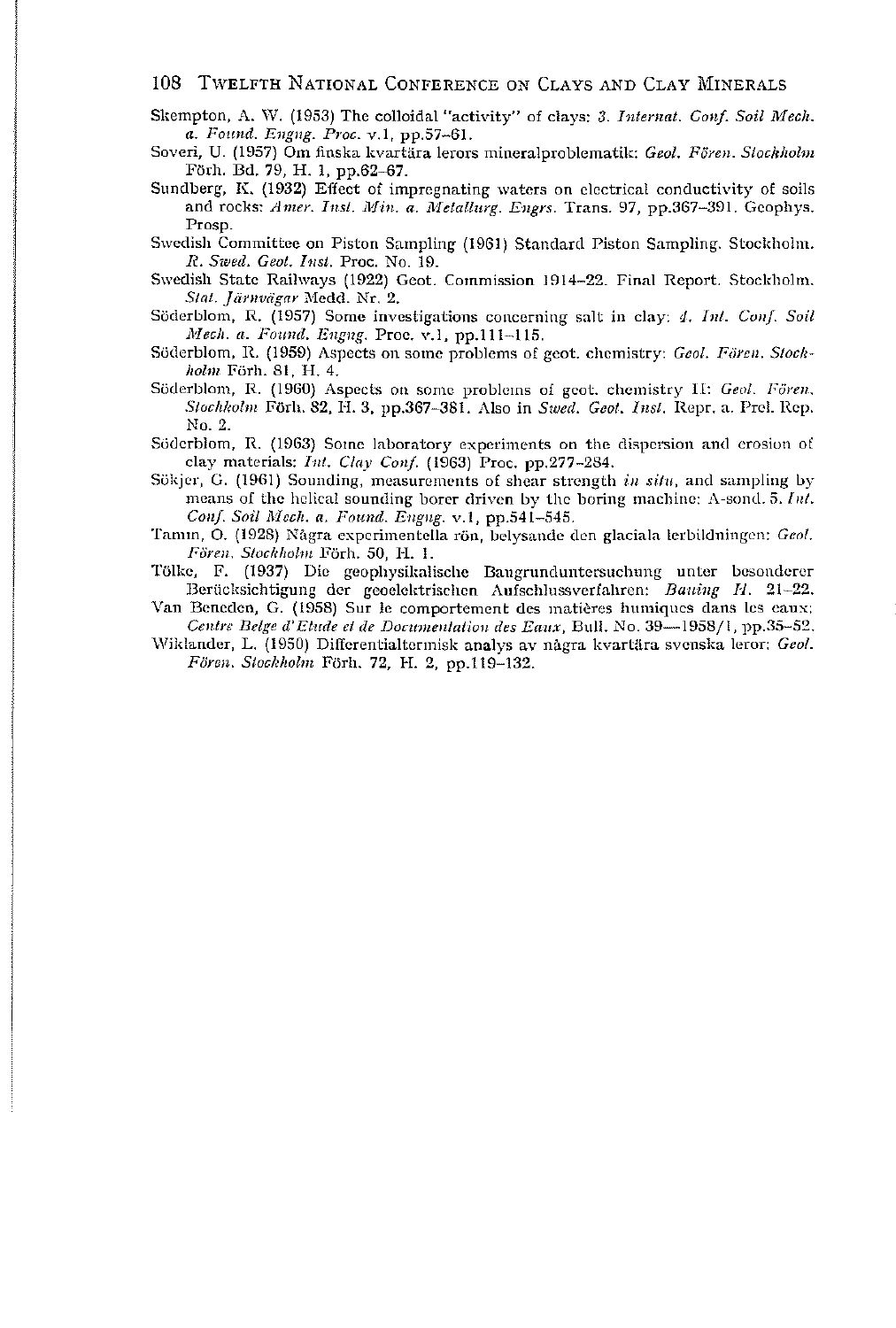